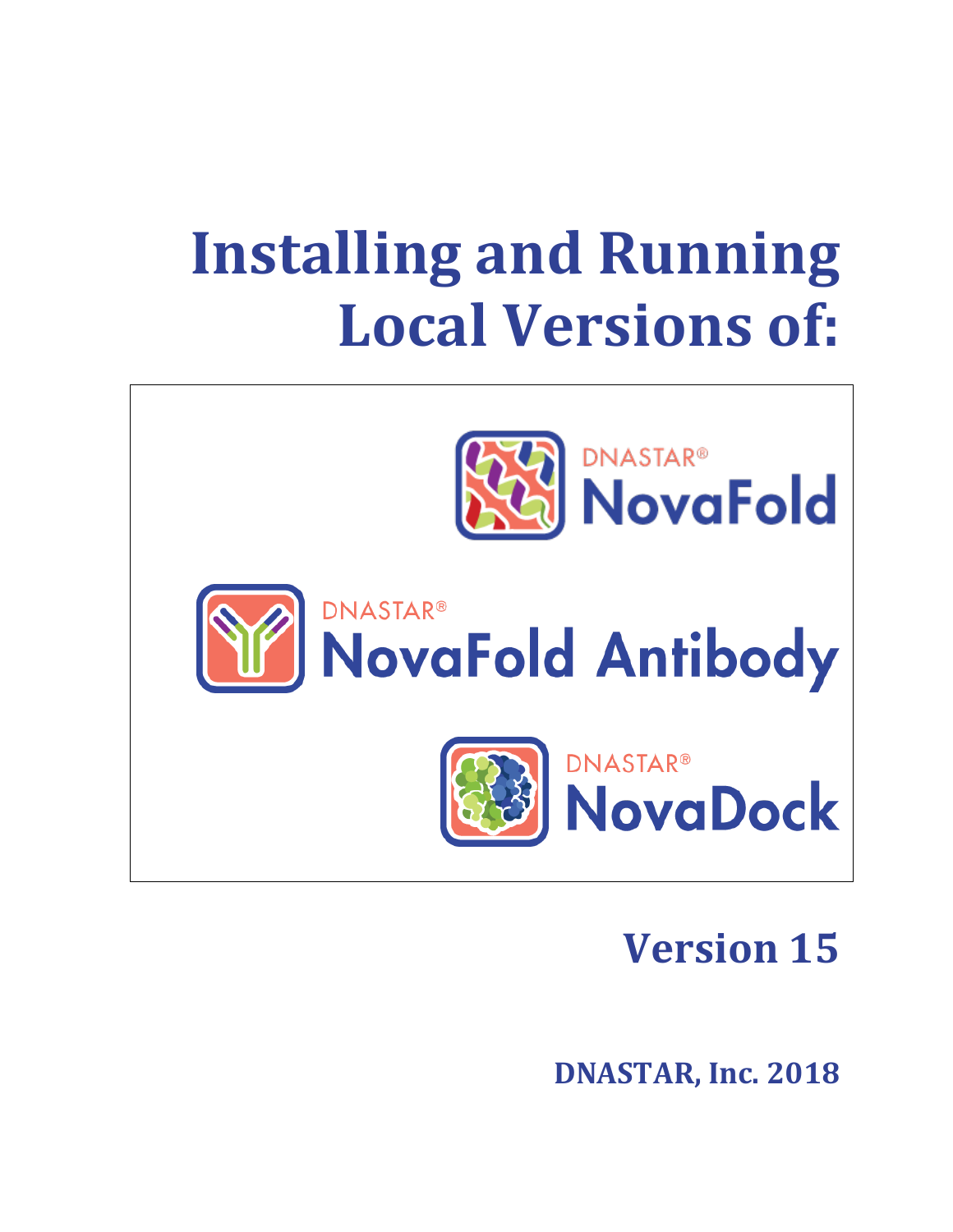# <span id="page-1-0"></span>**Contents**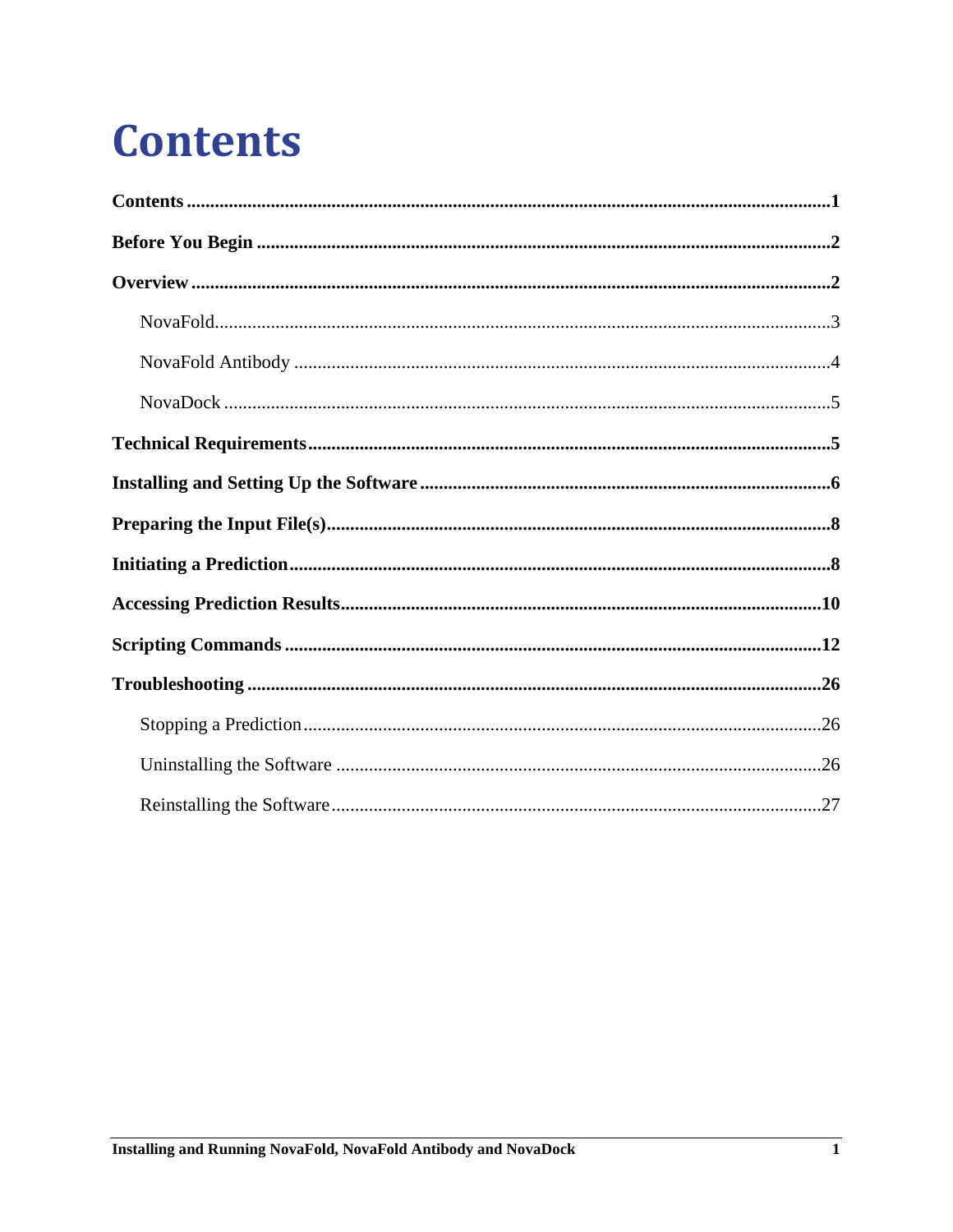# <span id="page-2-0"></span>**Before You Begin**

We're here to help! If you have any difficulties with or questions about this application, please contact a DNASTAR support representative:

- E-mail: [support@dnastar.com](mailto:support@dnastar.com)
- Phone (Madison, WI, USA): 608-258-7420
- In the USA and Canada, call toll free: 1-866-511-5090
- In the UK, call free on: 0-808-234-1643
- In Germany, call free on: 0-800-182-4747

This help document pertains to local versions of NovaFold 15, NovaFold Antibody 15 and NovaDock 15, and was last updated on October 23, 2018.

For copyright and trademark information, please see the [Legal Information](http://www.dnastar.com/t-about-legal.aspx#trademarks) page of our website.

## <span id="page-2-1"></span>**Overview**

DNASTAR offers three protein folding, modeling and docking applications.

- **NovaFold** Protein structure prediction
- **NovaFold Antibody** Antibody structure prediction
- **NovaDock** Protein-protein docking

This help document discusses how to install and run the local versions of these applications through the terminal of a Linux computer. Since all three applications are installed at once, this guide will refer to the group of applications as the "Nova applications."

**Note:** Each of the three applications can also be run on the cloud from within DNASTAR's Protean 3D. For more information on the "NovaCloud" versions of the applications, consult the [Protean 3D help.](http://www.dnastar.com/t-help-protean3d.aspx)

Once installed, each Nova application is licensed separately. Note that you must have a NovaFold license if you wish to license NovaFold Antibody. After installing and licensing the product(s) and running a prediction, results are opened and viewed in DNASTAR's Protean 3D application.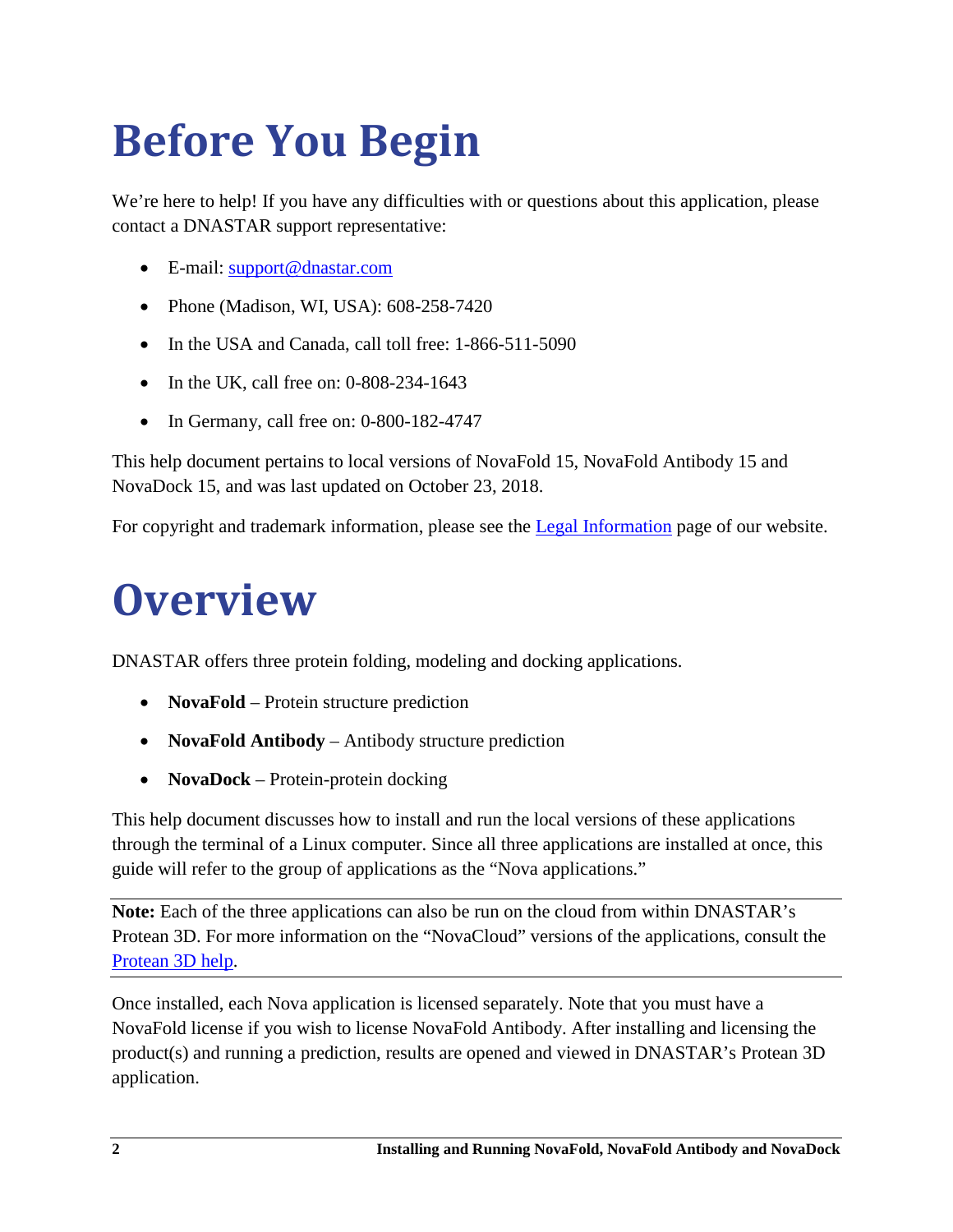## <span id="page-3-0"></span>**NovaFold**

NovaFold, DNASTAR's 3D protein structure prediction program, can use a sequence file to build a 3D protein structure model based on iterative assembly simulations, and to predict ligand binding sites and protein function. NovaFold runs locally using the terminal of a Linux computer.

NovaFold uses the [I-TASSER](http://zhanglab.ccmb.med.umich.edu/I-TASSER/about.html) algorithm developed by Professor Yang Zhang of the Department of Computational Medicine and Bioinformatics at the University of Michigan. This algorithm utilizes a combination of "threading" and "*ab initio* folding techniques" in predicting protein structure.

- Threading attempts to match portions of the query sequence to template sequences. The template sequences, and their experimentally solved structures, are part of the RCSB [Protein Data Bank](http://www.rcsb.org/pdb/home/home.do) (PDB).
- *Ab initio* folding techniques use biophysical properties of the query sequence and simulations to determine the likely structure(s) of the protein.

Professor Zhang's algorithms have won the [Protein Structure Prediction Center's](http://predictioncenter.org/) five most recent Critical Assessment of Protein Structure Prediction (CASP) experiments. Each CASP experiment is a biennial, world-wide evaluation of structure prediction methods, with approximately 100 participating laboratories.

**Note:** In CASP, I-TASSER is referred to as "Zhang-Server."

- [CASP11 Results](http://www.predictioncenter.org/casp11/zscores_final.cgi?model_type=first&gr_type=server_only&tbm=on&tbm_hard=on&tbmfm=on&fm=on) #1 Zhang-Server
- [CASP10 Results](http://www.predictioncenter.org/casp10/groups_analysis.cgi?type=server&tbm=on&tbm_hard=on&tbmfm=on&fm=on&submit=Filter) #1 Zhang-Server
- [CASP9 Results](http://www.predictioncenter.org/casp9/groups_analysis.cgi?type=server&tbm=on&tbmfm=on&fm=on&submit=Filter) #1 Zhang-Server and OUARK (another Zhang service)
- [CASP8 Results](http://predictioncenter.org/casp8/groups_analysis.cgi?target_type=0&gr_type=server&domain_classifications_id=1,2,3,4&field=sum_z_gdt_ts_server_pos) #1 Zhang-Server
- [CASP7 Results](http://zhanglab.ccmb.med.umich.edu/casp7/) #1 Zhang-Server

For references related to the I-TASSER algorithm, see the [Research References](http://www.dnastar.com/novafold_help/index.html#!Documents/researchreferences.htm) page of the NovaFold online help.

Use Protean 3D to view NovaFold results, identify catalytic residues and view predicted enzyme and protein functions and predicted binding sites.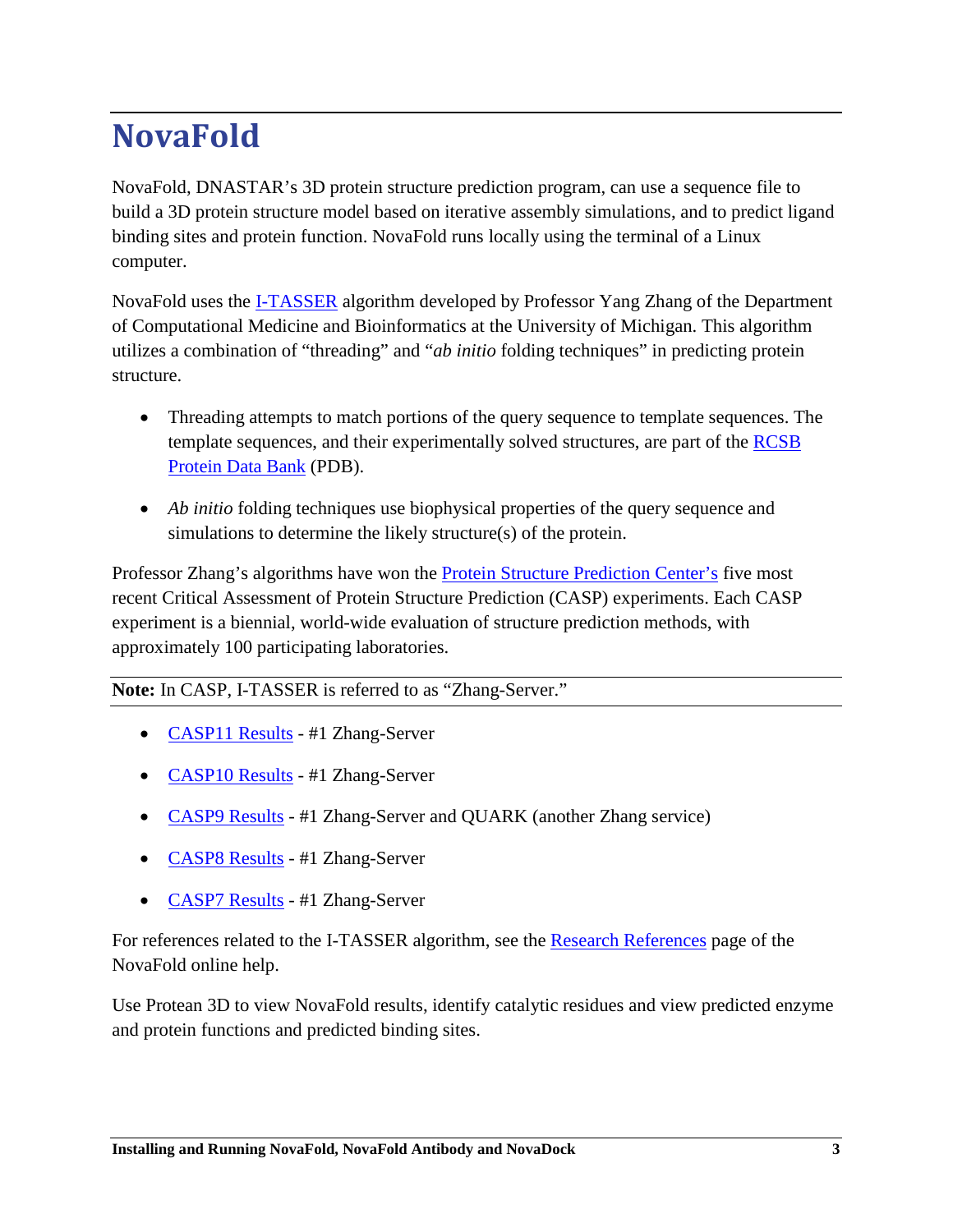### <span id="page-4-0"></span>**NovaFold Antibody**

NovaFold Antibody is specifically designed to generate models of antibodies and antibody fragments (Fv, Fab, VH, sdAb) and, with the use of NovaDock, predict the structure of antibodyantigen complexes. Antibodies frequently have two chains of interest: a light and a heavy chain. When you submit a prediction using NovaFold Antibody, you can provide a light chain, a heavy chain, or both. If you submit two chains, the software will model the complex; if you submit one, it will instead model the chain.

The NovaFold Antibody algorithm utilizes a combination of homology modeling and *ab initio* loop prediction, resulting in highly accurate predictions. During modeling, NovaFold Antibody searches the input sequence(s) against thousands of non-redundant protein antibody structures from PDB and finds the best template matches for the chain or complex.

During modeling, NovaFold Antibody gives particular consideration to the complementary determining region (CDR) loops, hypervariable regions of an antibody that react dominantly with an antigen. The three CDR loops on the heavy chain are known as H1, H2 and H3, while the three on the light chain are L1, L2 and L3. H3 is commonly the most important region in antigen binding. Due to its increased length and flexibility, it is also the most difficult to model. As such, NovaFold Antibody limits H3 loop modeling to fifteen or fewer residues, a length commonly seen in antibody modeling problems. Finally, NovaFold Antibody performs energy minimization calculations to construct the final predicted structure model for the antibody chain or complex. This entire process takes approximately 5-15 minutes on a standard workstation computer.

After running a NovaFold Antibody prediction, the resulting .*antibody* structure file can be viewed and analyzed in DNASTAR's **[Protean 3D](http://www.dnastar.com/t-protean-3d.aspx)** application. Protean 3D's graphical **Structure** [View](http://www.dnastar.com/protean3d_help/Documents/thestructureview.htm) and [Features](http://www.dnastar.com/protean3d_help/Documents/thefeaturesarea.htm) area facilitate examination of antibody features, including the six annotated CDR loops for light and heavy chains.

<span id="page-4-1"></span>NovaFold Antibody can also be used to create an input structure for [NovaDock,](#page-4-1) DNASTAR's protein-protein docking application that can also be used to predict atomic-level antibody/antigen interactions. When setting up a NovaDock prediction, simply use Protean 3D to export the predicted structure in PDB format and specify the exported file as one of the two binding partners.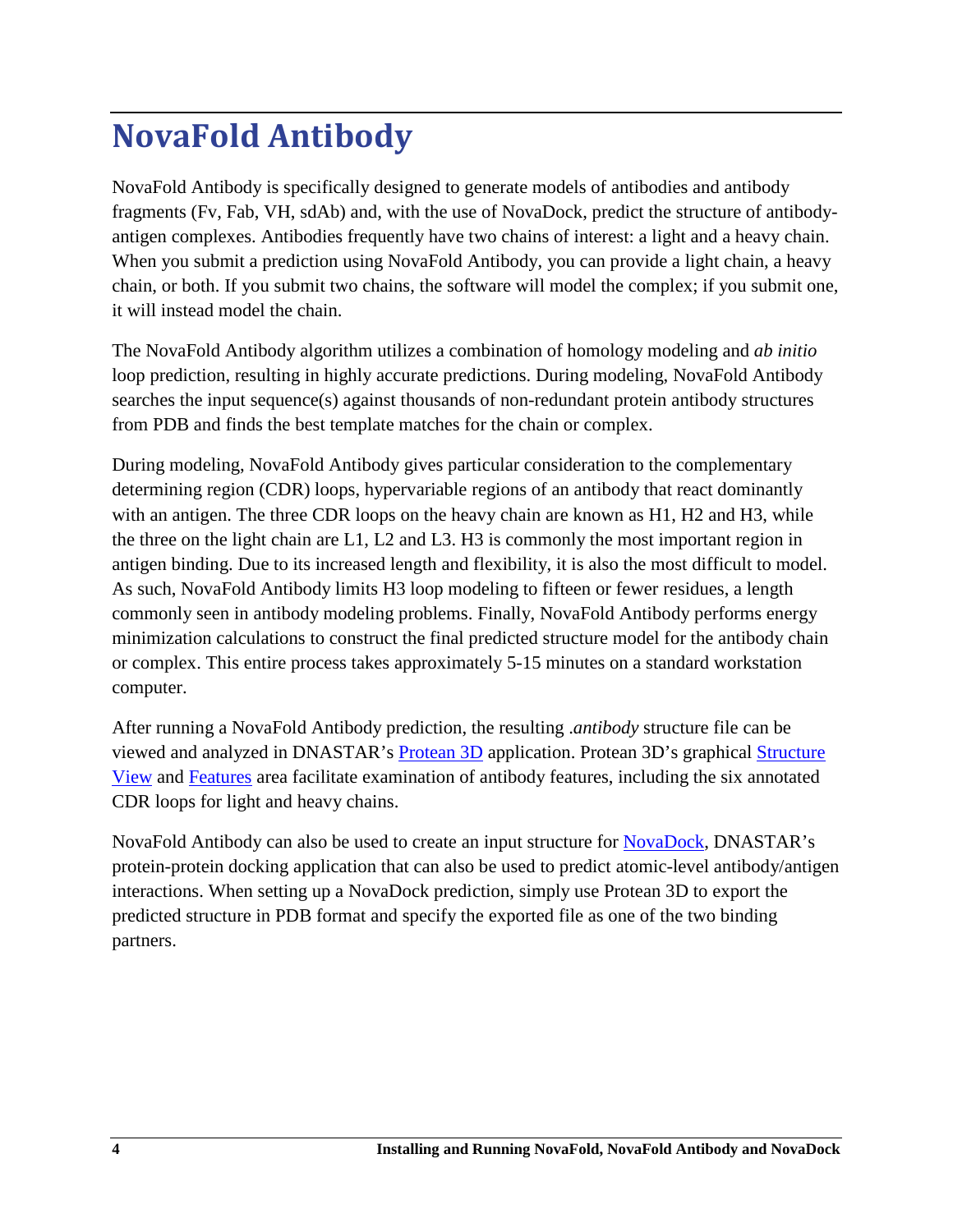### <span id="page-5-0"></span>**NovaDock**

NovaDock is DNASTAR's protein-protein docking application, and uses an algorithm based on SwarmDock (Paul Bates' group, Biomolecular Modelling Laboratory, Francis Crick Institute, London UK). NovaDock does not use a library of templates, but instead makes docking predictions based on the "particle swarm optimization" algorithm.

NovaDock is used to predict atomic interactions between two binding partners, both of which must be proteins. One binding partner is the ligand ('L': usually the smaller partner or an antigen); the other is the receptor ('R': usually the larger partner or an antibody). Each binding partner can consist of one or multiple protein chains.

You can also direct NovaDock to use information regarding residues which are known or believed to be in the protein interface.

NovaDock requires a complete protein structure that uses only standard residues and has no missing residues and atoms. Before the docking simulation, NovaDock automatically replaces any missing atoms or replaces non-standard residues with the closest natural equivalent. If any missing data were replaced, the NovaDock Report (viewed within Protean 3D), will include a notation to that effect in its Details panel. NovaDock then uses "normal modes of motion" to explore protein flexibility during the docking simulation.

## <span id="page-5-1"></span>**Technical Requirements**

The technical requirements for the applications discussed in this document can be found on [this](https://www.dnastar.com/t-technical-requirements-novafold-local.aspx)  [page](https://www.dnastar.com/t-technical-requirements-novafold-local.aspx) of our website.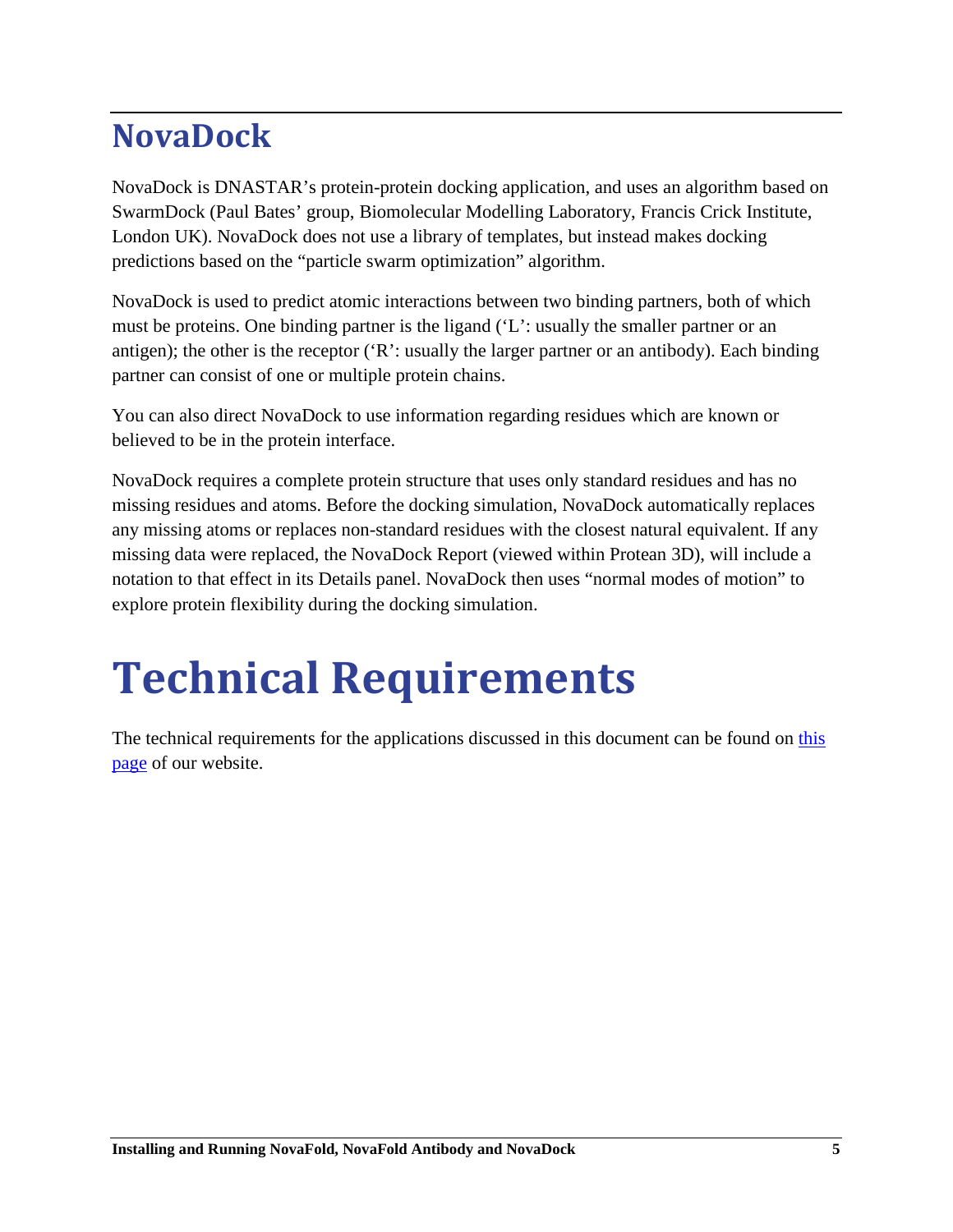# <span id="page-6-0"></span>**Installing and Setting Up the Software**

Before installing NovaFold, NovaFold Antibody, or NovaDock, you must first install Docker, a computing platform for distributed applications that is needed to run the programs.

#### On a Windows or Macintosh computer:

Download and install the DNASTAR License Server by following the "License server installation" instructions on approximately page 7 of the [Lasergene Installation Guide](http://www.dnastar.com/skins/skin_1/pdf/Lasergene-Installation-Guide.pdf) PDF.

On the Linux computer where you will be using the Nova applications:

- 1) [Log in](https://www.dnastar.com/signin.aspx) to your DNASTAR account; you will automatically be taken to the [My Licenses](https://www.dnastar.com/license.aspx) page. If you are already logged in, click the [My Account](https://www.dnastar.com/license.aspx) link at the top of the DNASTAR header to go to the same page.
- 2) Use the button in the **Installers** column to download the installer archive file. Five downloadable archives are available, but you only need to download the installer package; the other four archives are downloaded automatically during the installation process. However, if desired, you may download and save all five archives to your Linux machine.
- 3) Unpack the installer archive file on your computer (e.g., using the tar command).
- 4) Install Docker using either of these methods, both of which require sudo / root privileges:
	- Follow [the instructions](https://docs.docker.com/installation/#installation) on the Docker website.
	- Enter the following command in the terminal to run a script distributed in the installer archive file:

```
$ get-docker
```
Unless you add qualified users to the docker group, Docker requires sudo / root privileges. If you would like to add users, append their names to the get-docker command:

\$ get-docker \$[USERNAME]

If you are one of the users to whom access was granted, you must log out and log back in for changes to take effect.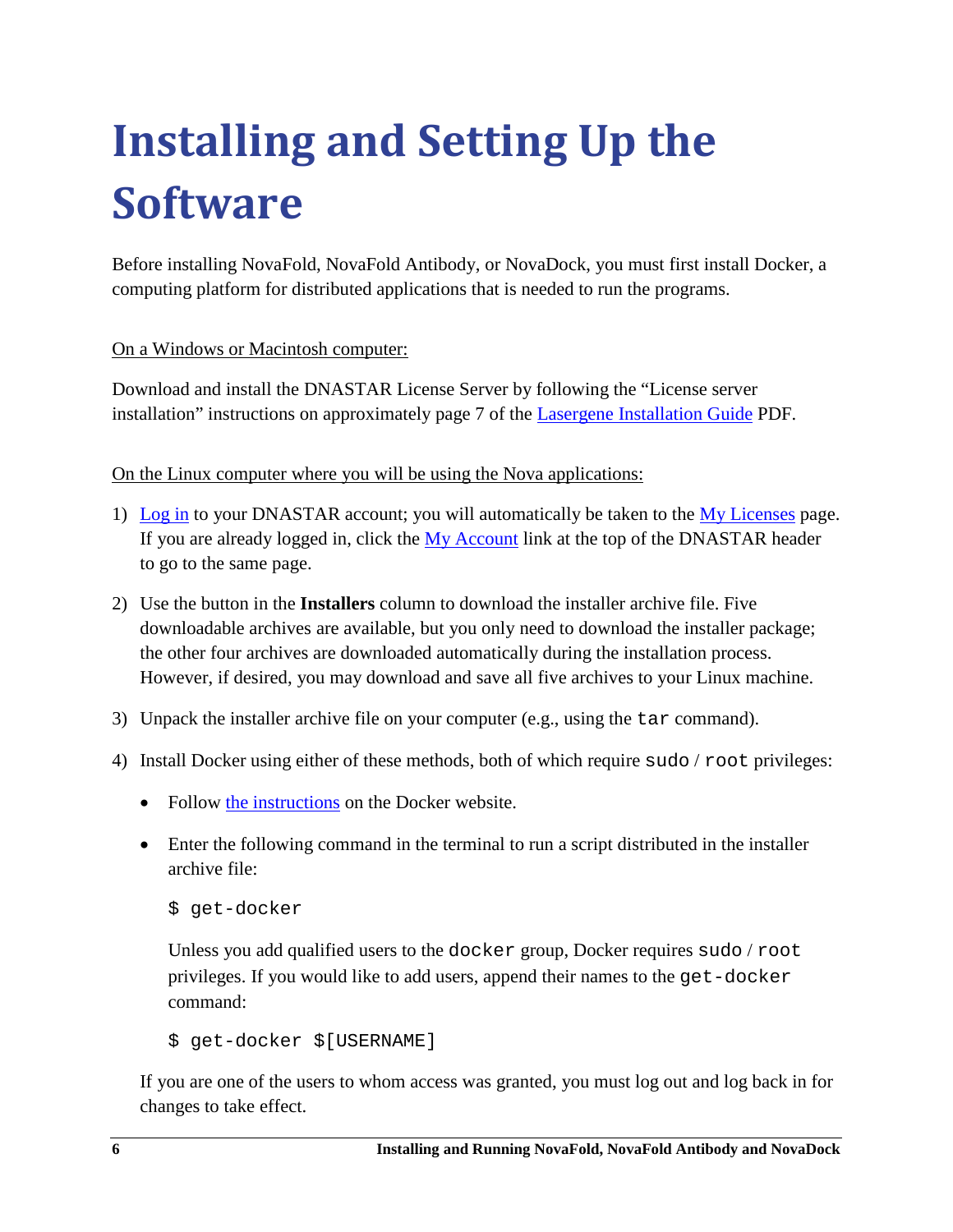- 5) Install the application by running the script located in the unpacked application image folder. Installation usually takes 5-20 minutes.
	- **Simple install:** You will be prompted to accept the DNASTAR License Agreement ("yes"), and to enter your DNASTAR user name and password.

```
$ install
```
• **Custom install:** Depending on the use of optional arguments (i.e., everything following 'install,' below), you can run the installation without any further input:

```
$ install [-h] [-D DOWNLOAD_DIR] [-s SUBSCRIBER] [-I 
INPUT_DIR] [-y]
```
The following table describes each of the available arguments:

| <b>Optional argument</b>    | <b>Description</b>                                   |
|-----------------------------|------------------------------------------------------|
| -D DOWNLOAD DIR, --         | Specify a directory in which to save downloaded      |
| download-dir DOWNLOAD_DIR   | files.                                               |
| -s SUBSCRIBER, --subscriber | Authenticate with your DNASTAR subscriber            |
| <b>SUBSCRIBER</b>           | number instead of user name and password.            |
| -I INPUT_DIR, --input-dir   | Specify the directory containing the local image and |
| <b>INPUT DIR</b>            | volume data files.                                   |
| $-y$ , $-y$ es              | Automatically respond to prompts with 'yes.'         |

- 6) Verify that the repository is showing the correct version of the application:
	- \$ docker images
- 7) (optional) If you need to resolve local servers by hostname, you can define the local DNS server by editing the DOCKER\_OPTS variable to read DOCKER\_OPTS="--dns \$[LOCAL\_DNS\_IP]". In Ubuntu, the variable is defined in /etc/default/docker.

Note: If you previously installed the Nova applications and are having issues with reinstallation, see [Reinstalling the](#page-26-2) Software.

<span id="page-7-0"></span>Once you have successfully installed Docker and the Nova applications, the next step is to [prepare the input file\(s\).](#page-7-0)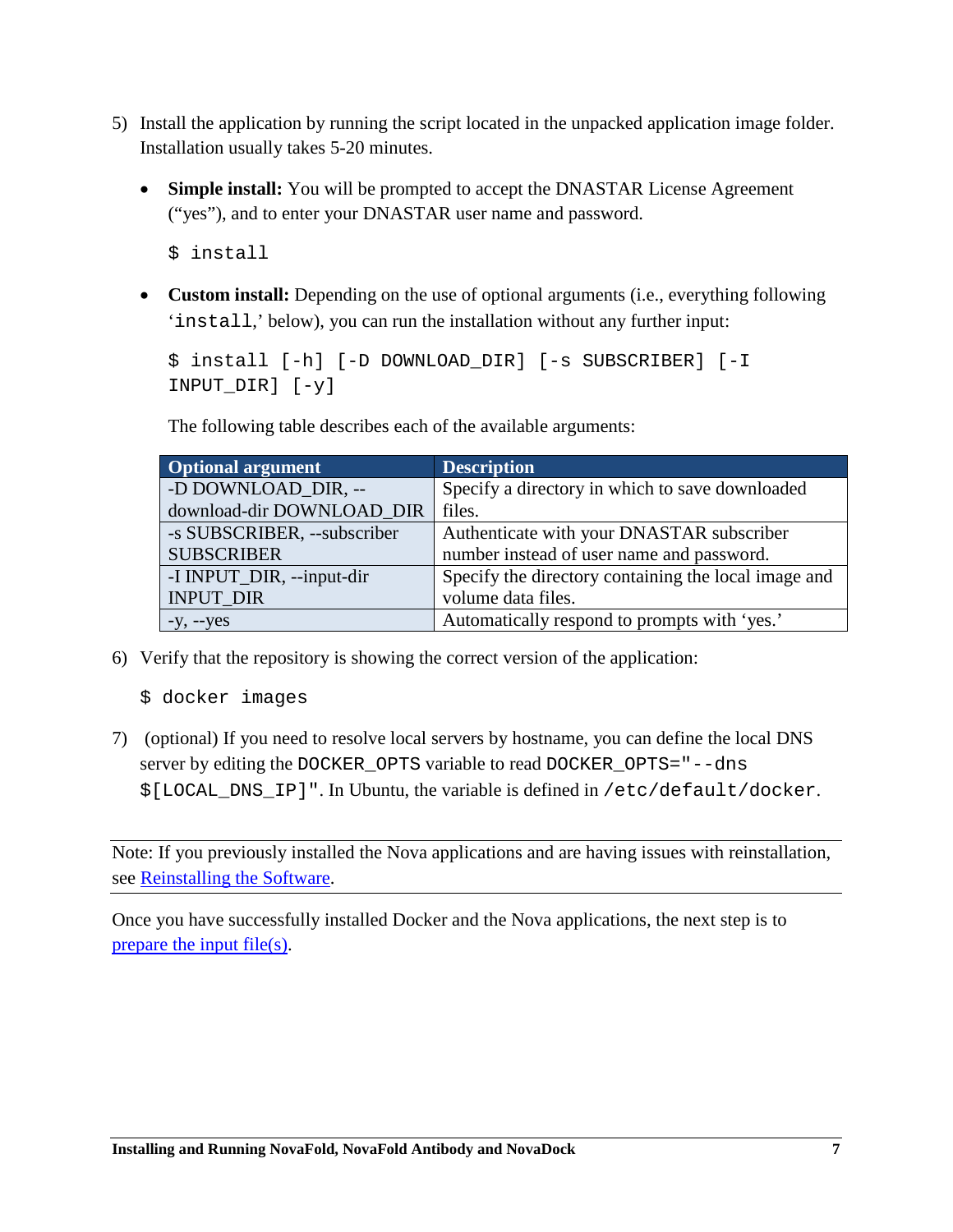# <span id="page-8-0"></span>**Preparing the Input File(s)**

<span id="page-8-2"></span>

| <b>Application</b>          | <b>Directory contents</b>                                                                                                                                                                                                                                                                                                             |
|-----------------------------|---------------------------------------------------------------------------------------------------------------------------------------------------------------------------------------------------------------------------------------------------------------------------------------------------------------------------------------|
| NovaFold                    | A FASTA-format protein sequence file containing a single sequence or chain.                                                                                                                                                                                                                                                           |
|                             | Maximum sequence length is 2,000 residues.                                                                                                                                                                                                                                                                                            |
| <b>NovaFold</b><br>Antibody | A FASTA-format protein sequence file containing either one or two sequences,<br>representing the light and/or heavy chains of an antibody. If two<br>sequences/chains are included, NovaFold Antibody models the complex. If one<br>sequence/chain is included, NovaFold Antibody instead models the individual<br>sequence or chain. |
| <b>NovaDock</b>             | Two protein structure PDB files: one representing the ligand (L) and the other<br>representing the receptor (R). You can obtain a protein structure file by<br>downloading it from PDB or by predicting a protein sequence's 3D structure<br>using NovaFold or NovaFold Antibody.                                                     |

The next step is to initiate [a prediction](#page-8-1) (i.e., run the application).

## <span id="page-8-1"></span>**Initiating a Prediction**

Predictions are initiated by typing a single [command, followed by](#page-12-0) its parameters.

Note: Before initiating a prediction, you must *install* Docker and the Nova applications, and [prepare the input file\(s\).](#page-7-0)

- 1) Launch the terminal.
- 2) Type the relevant application command and its parameters.

--lshost=ipaddress (or =hostname)

In this step, 'lshost' must be in lower-case letters and preceded by two dashes (-).

3) (optional) Set up a persistent environment variable to define the license server address. Configuration varies by Linux distribution and command shell. Please consult your distribution's documentation to determine the preferred way to set environment variables.

For example, if you are using a Bourne-style shell like <code>bash</code>, you can set the environment variable for your user account by adding the line:

```
export DNASTAR_LSHOST=<license server IP address>
```
to one of the following files: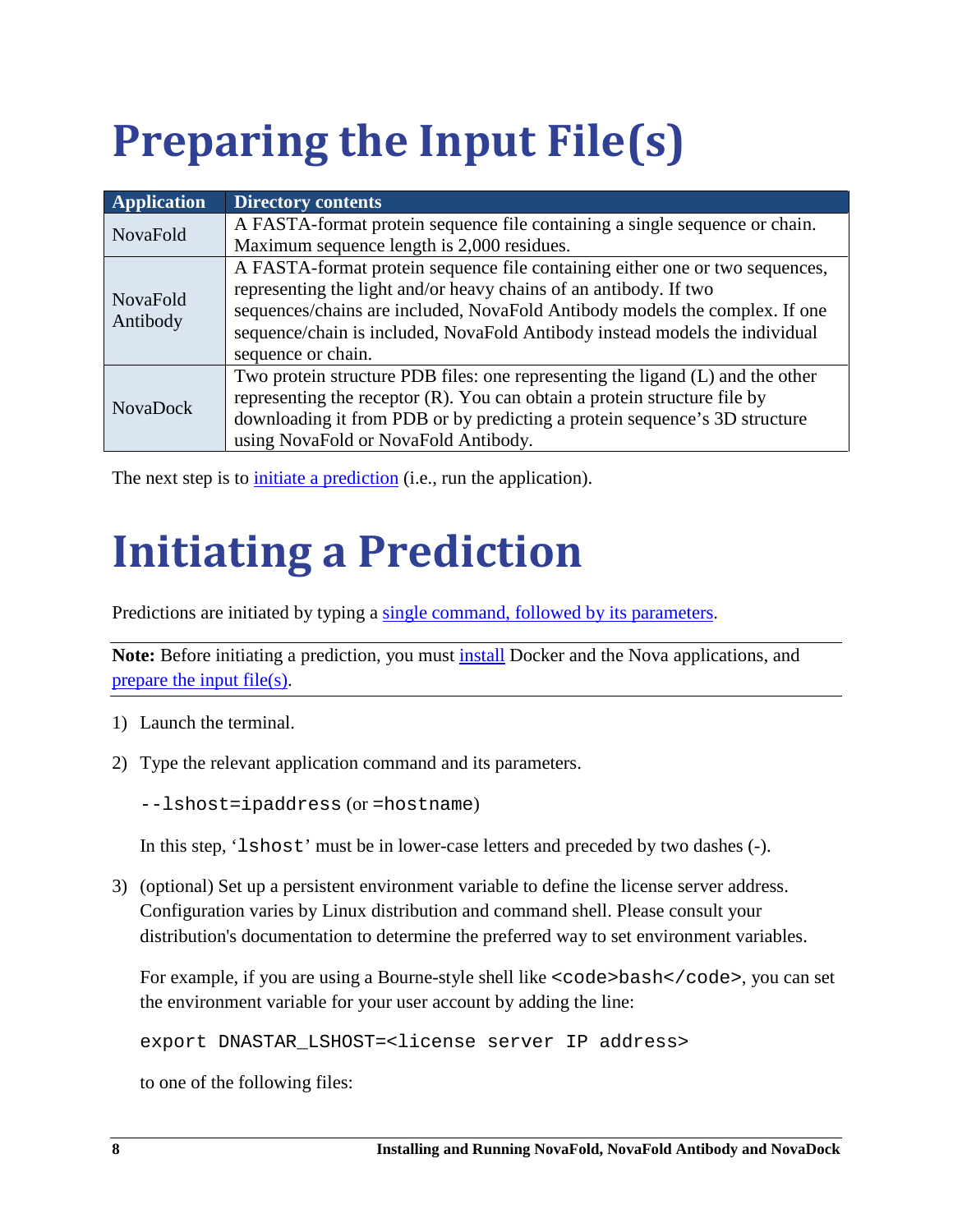*\$HOME/.profile*

 *\$HOME/.bash\_profile*

 *\$HOME/.bashrc*

Note that DNASTAR\_LSHOST must be in capital letters and should not be preceded by any dashes. In addition, no spaces should be entered before or after the equal sign.

To test if the environment variable has been set, open a new shell and run the  $<$ code $>$ env $<$ /code $>$ command to confirm DNASTAR\_LSHOST is listed.

4) (optional) Append any additional run parameters:

```
novafold --datadir value1 --seqname value2 --seqfile value3
novafold-antibody --datadir value1 -–seqname value2 --seqfile 
value3
```

```
novadock --output-dir value1 --name value2 --lfile value3 --
rfile value4
```
…where:

| novafold          | Command to run the associated application. A single        |
|-------------------|------------------------------------------------------------|
| novafold-antibody | Linux machine should only run one prediction and one       |
| novadock          | application at a time since all resources will be used.    |
| value1            | Path to the workspace or output directory.                 |
| value2            | Any desired name consisting of alphanumeric characters,    |
|                   | hyphens and/or underscores. No spaces are allowed.         |
| value3            | Path to an input file, such as a sequence file or a ligand |
|                   | PDB file.                                                  |
| value4            | Path to an input file, such as a receptor PDB file.        |

5) (optional) If you did not set up the environment variable in Step 3, above, append the IP address or hostname specification for your DNASTAR License Server:

--LSHOST ipaddress (or hostname)

- 6) (optional) Append any additional run parameters. See the example NovaFold script below. Also, see [Scripting Commands](#page-12-0) for a list of available parameters for all three Nova applications.
- 7) Press **Enter** to begin the prediction. For NovaFold and NovaDock, the prediction may require several hours up to several days to finish, depending on the input. NovaFold Antibody predictions usually require only about 5-10 minutes.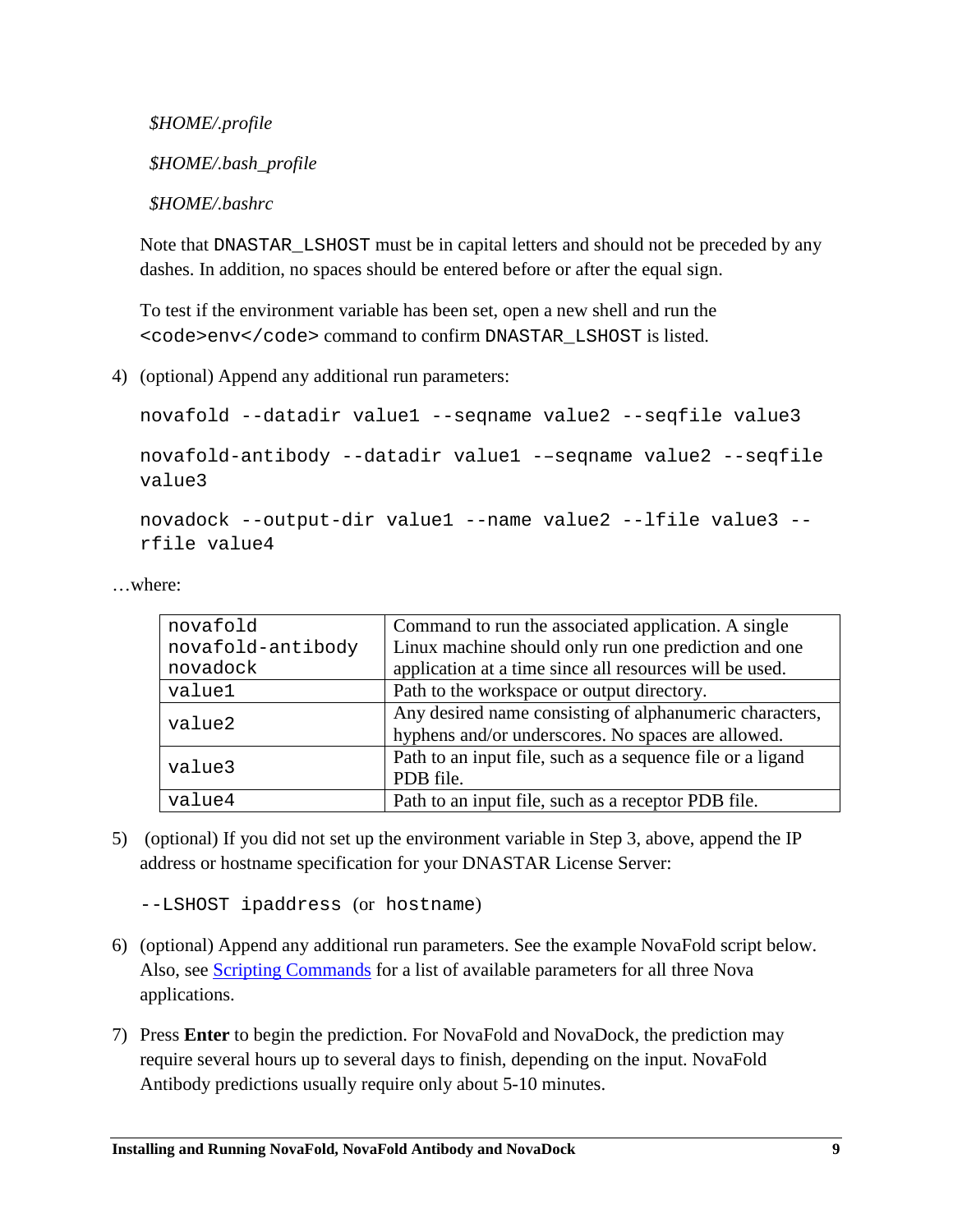To access the results for a completed prediction, see [Accessing Prediction Results.](#page-10-1) To stop a prediction that is in progress, see Stopping a Prediction.

#### <span id="page-10-1"></span>Example script:

```
novafold --datadir ~/Desktop/BioluminescentSeqs --seqname 
firefly_luciferase --hours 100 --GO true --EC true --LBS true
```
The NovaFold script above denotes that the protein sequence

 $\sim$ /Desktop/BioluminescentSeqs/seq.fasta should be used as the query, and each simulation should run for a maximum of 100 hours. Besides the structure prediction, the following optional predictions should be made: protein function GO terms, enzyme active sites, and ligand binding sites. Results are to be saved as

<span id="page-10-0"></span>~/Desktop/BioluminescentSeqs/results.novafold.

# **Accessing Prediction Results**

After a prediction has finished successfully, result files will be added to the workspace folder  $(datadir)$  or output directory referenced in the command from Step 3 of [Initiating](#page-8-1) a [Prediction.](#page-8-1)

The .*novafold*, .*antibody* and .*novadock* results files can be opened on any Windows or Macintosh computer that has a suitable version of Protean 3D. To view .*novafold* files you must have Protean 3D version 12.2 or higher. Viewing .*antibody* and .*novadock* files requires version 14.0 or higher.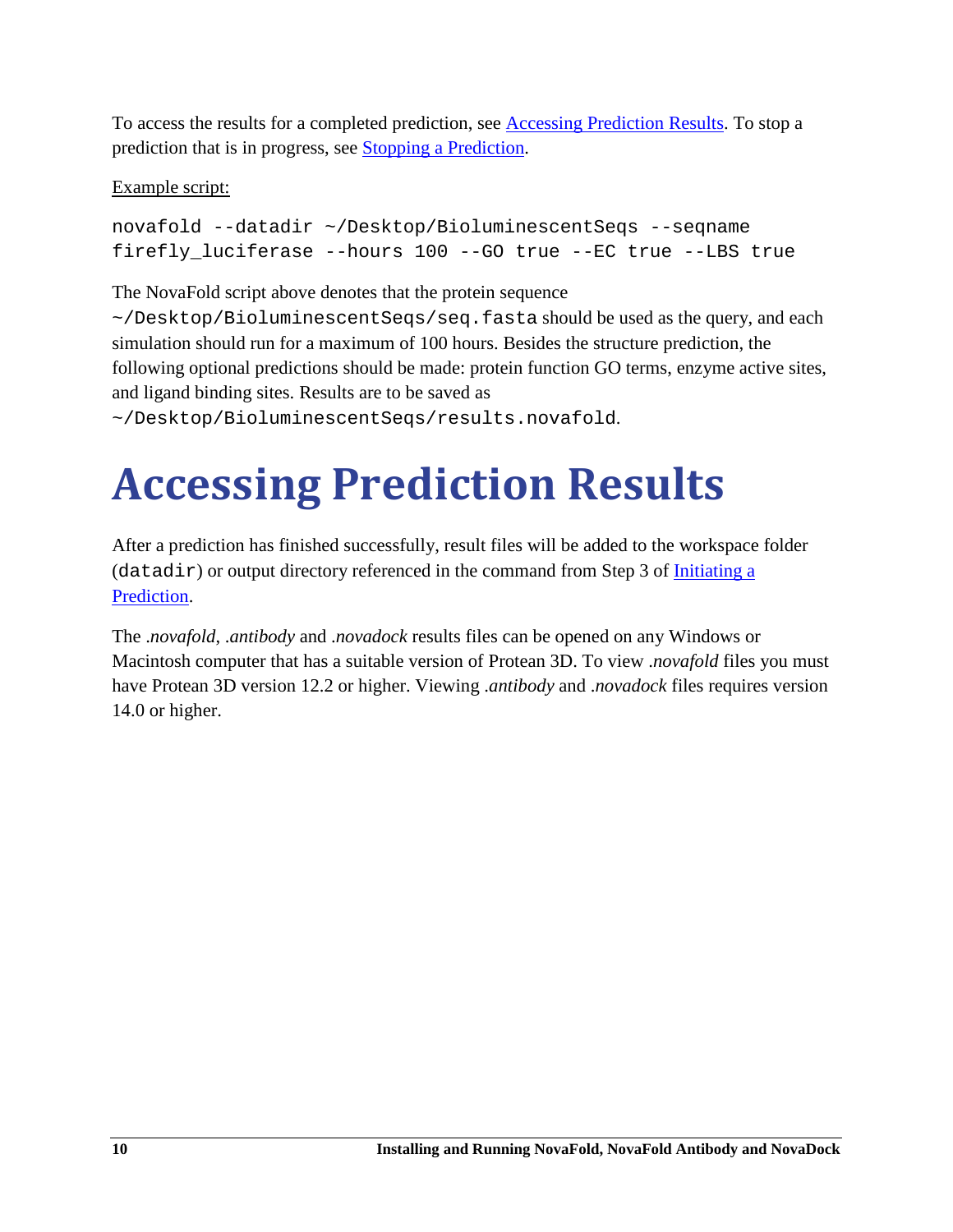| <b>Application</b> | <b>File Name</b> | <b>Description</b>                                            |
|--------------------|------------------|---------------------------------------------------------------|
|                    | results.novafold | The main results file for NovaFold; opens as a report in      |
|                    |                  | Protean 3D (online help).                                     |
|                    | results.zip      | Can be decompressed to access the models from the structure   |
| <b>NovaFold</b>    |                  | prediction in PDB format.                                     |
|                    | longstatus.txt   | Has a detailed description of the run status, including logs  |
|                    |                  | and/or run progress information.                              |
|                    | snapshot.zip     | Used for technical support issues only.                       |
|                    |                  | The main results file for NovaFold Antibody; opens as a 3D    |
|                    | results.antibody | protein structure in Protean 3D.                              |
|                    |                  | Has a detailed description of the run status, including logs  |
| <b>NovaFold</b>    | longstatus.txt   | and/or run progress information.                              |
| <b>Antibody</b>    | model1.pdb       | The predicted structure in PDB format.                        |
|                    | NovaFold-        |                                                               |
|                    | Antibody.log     | A record of events that occurred during the modeling process. |
|                    | summary.txt      | Formatted text file summarizing the project.                  |
|                    | results.novadock | The main results file for NovaDock; opens as a report in      |
| <b>NovaDock</b>    |                  | Protean 3D (online help).                                     |
|                    | novadock.log     | Contains a brief description of the run and whether or not    |
|                    |                  | sequence repairs were performed.                              |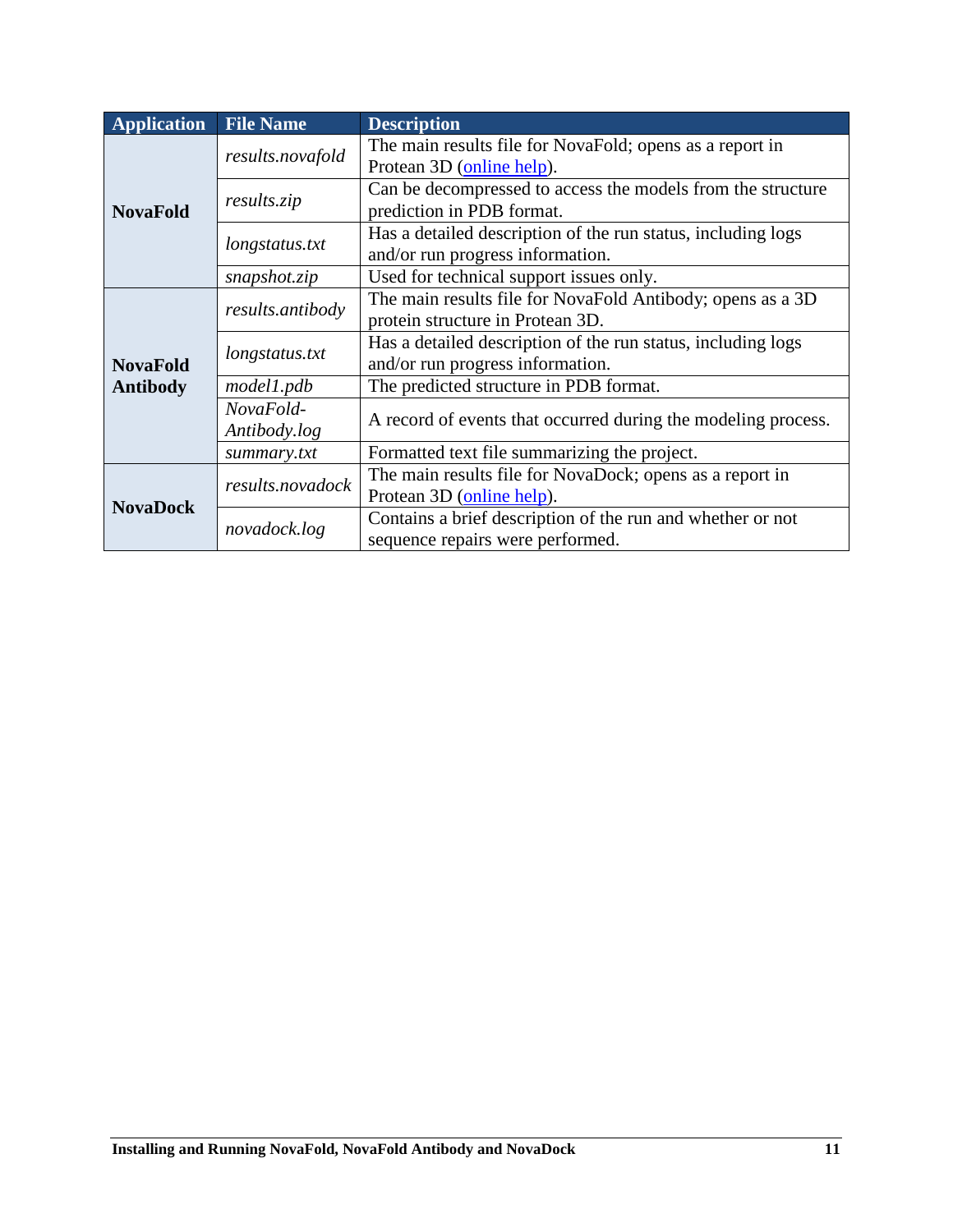## **Scripting Commands**

<span id="page-12-0"></span>

| <b>Type</b>                  | <b>Name</b>                          | <b>Definition</b>                                                                                                                                 | <b>Arguments and</b><br><b>Defaults</b> | <b>NF</b>    | <b>NFA</b>   | <b>ND</b> |
|------------------------------|--------------------------------------|---------------------------------------------------------------------------------------------------------------------------------------------------|-----------------------------------------|--------------|--------------|-----------|
|                              | novafold                             | Run a NovaFold structure prediction of the<br>designated query sequence. Requires pre-<br>installation of the 'dnastar/novafold' Docker<br>image. |                                         | $\checkmark$ |              |           |
| <b>Required</b><br>command   | novafold-antibody                    | Run a NovaFold antibody structure prediction.<br>Requires pre-installation of the<br>'dnastar/novafold-antibody' Docker image.                    |                                         |              | ✓            |           |
|                              | novadock                             | Run a NovaDock protein-protein complex<br>prediction. Requires pre-installation of the<br>'dnastar/novadock' Docker image.                        |                                         |              |              |           |
|                              | --datadir DATADIR                    | The path to the location where output/results<br>will be written.                                                                                 |                                         | $\checkmark$ | ✓            |           |
|                              | --seqname SEQNAME                    | The unique name of the query sequence.                                                                                                            |                                         | $\checkmark$ | $\checkmark$ |           |
|                              | --output-dir<br>OUTPUT,<br>-o OUTPUT | The path to the result output directory.                                                                                                          |                                         |              |              |           |
| <b>Required</b><br>arguments | --name NAME                          | The name for this complex prediction.                                                                                                             |                                         |              |              | ✓         |
|                              | --lfile LFILE                        | Path to a ligand PDB file that includes all<br>chains. The ligand is often, though not always,<br>smaller than the receptor.                      |                                         |              |              |           |
|                              | --rfile RFILE                        | Path to a receptor PDB file that includes all<br>chains. The receptor is often, though not always,<br>larger than the ligand.                     |                                         |              |              |           |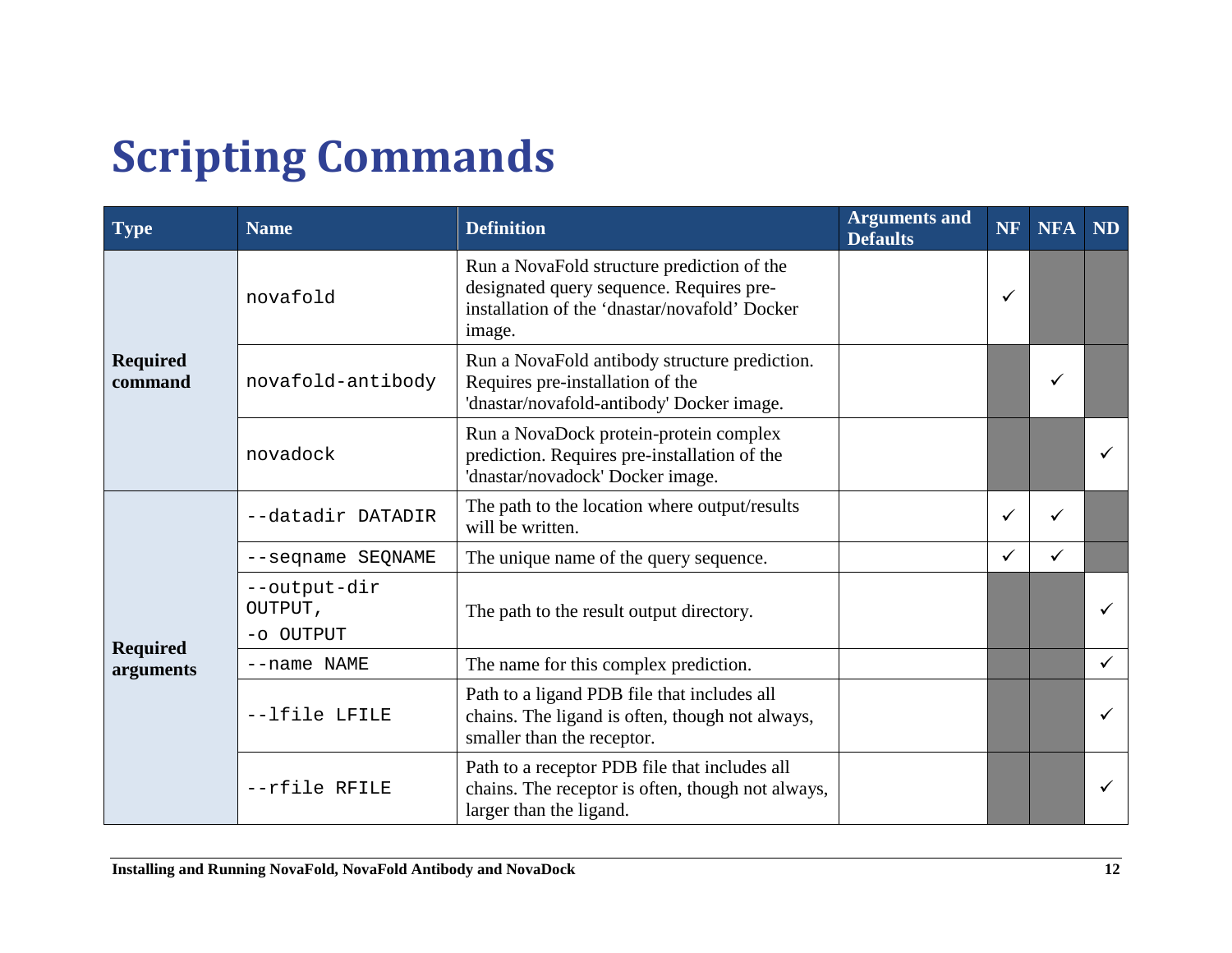| <b>Type</b>                  | <b>Name</b>                                                    | <b>Definition</b>                                                                                                                                                                                                                                                                                                                   | <b>Arguments and</b><br><b>Defaults</b> | <b>NF</b>    | <b>NFA</b>   | <b>ND</b> |
|------------------------------|----------------------------------------------------------------|-------------------------------------------------------------------------------------------------------------------------------------------------------------------------------------------------------------------------------------------------------------------------------------------------------------------------------------|-----------------------------------------|--------------|--------------|-----------|
|                              | $--force$                                                      | Performs these two functions:<br>1) Deletes any existing Docker container<br>sharing the same $-$ -seqname or $-$ -name<br>as the current prediction input.<br>2) After the current run has finished, deletes the<br>Docker container for that run.<br>The --force command has additional<br>functionality related to reinstalling. |                                         | $\checkmark$ |              |           |
|                              | $-h$ , $-help$                                                 | To display a list containing a subset of options<br>and then to exit.                                                                                                                                                                                                                                                               |                                         | $\checkmark$ | ✓            | ✓         |
| <b>Optional</b><br>arguments | --log [CRITICAL,<br>ERROR, WARNING,<br>INFO, DEBUG,<br>NOTSET] | To enable specific types of logging.                                                                                                                                                                                                                                                                                                | default: [INFO]                         | $\checkmark$ |              |           |
|                              | --lshost LSHOST                                                | To define the network license server, where<br>value is the IP address (or hostname) of the<br><b>DNASTAR License Server. For capitalization</b><br>rules, see Initiating a Prediction.<br><b>Note:</b> This parameter is not required if the                                                                                       |                                         | $\checkmark$ |              |           |
|                              | --recover                                                      | environment variable has already been set.<br>To recover results from a stopped Docker<br>container.                                                                                                                                                                                                                                |                                         | $\checkmark$ | ✓            |           |
|                              | --version                                                      | To output the NovaFold version and exit.                                                                                                                                                                                                                                                                                            |                                         | $\checkmark$ | $\checkmark$ |           |
|                              | --supplemental-<br>help                                        | To display a list containing additional NovaFold<br>options and exit. An argument shown without<br>brackets is required. The use of brackets<br>signifies that the argument is optional.                                                                                                                                            |                                         | ✓            |              |           |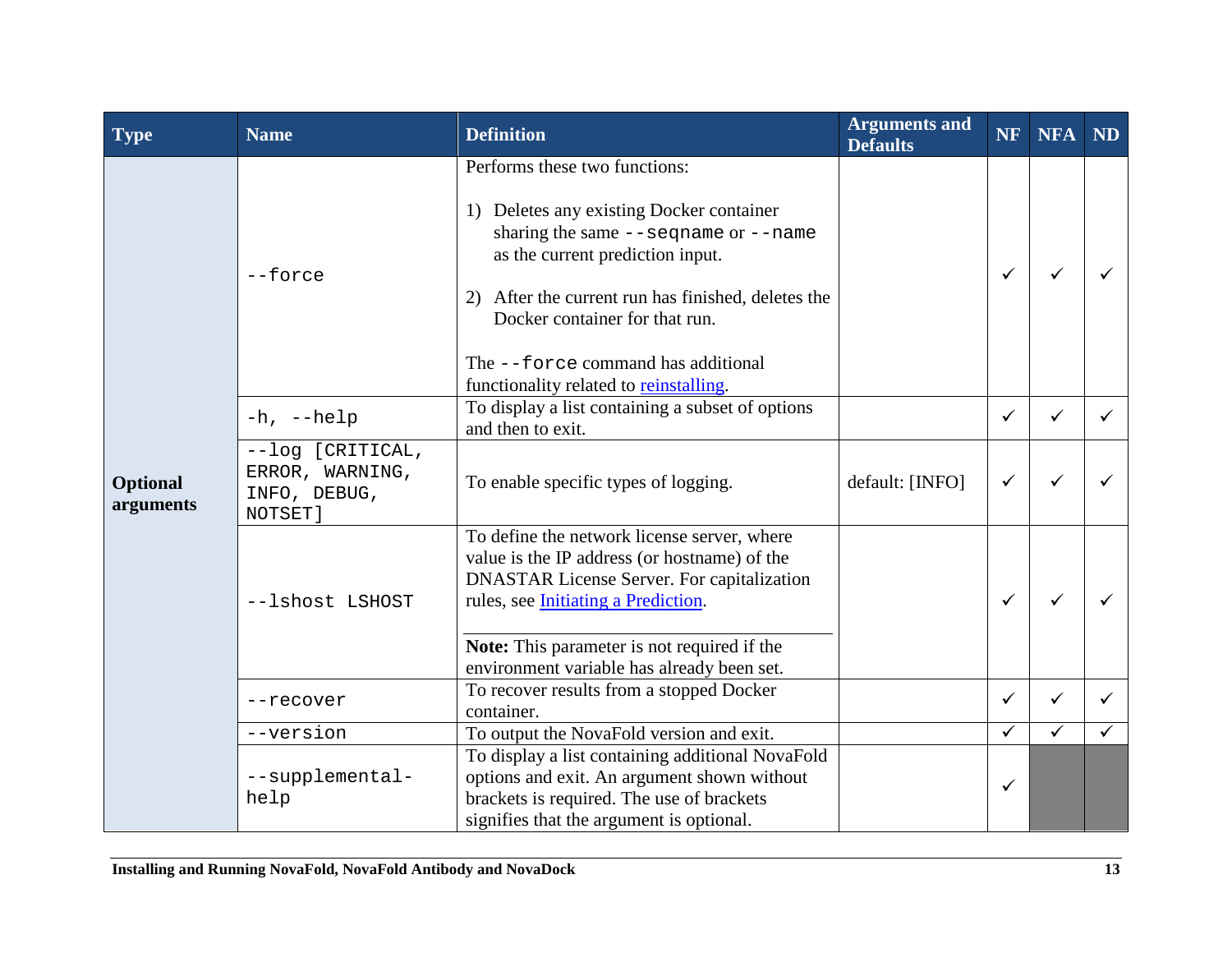| <b>Type</b> | <b>Name</b>                     | <b>Definition</b>                                                                                                                                                                                                                                                                                     | <b>Arguments and</b><br><b>Defaults</b>            | <b>NF</b>    | <b>NFA</b> | <b>ND</b> |
|-------------|---------------------------------|-------------------------------------------------------------------------------------------------------------------------------------------------------------------------------------------------------------------------------------------------------------------------------------------------------|----------------------------------------------------|--------------|------------|-----------|
|             | --library LIBRARY               | The version of library volume for prediction.                                                                                                                                                                                                                                                         | default: [latest<br>novafold-<br>antibody-library] | $\checkmark$ | ✓          |           |
|             | --seqfile SEQFILE               | To designate a local FASTA file as the query.<br>SEQFILE represents the local path and<br>filename of the query sequence, which must be<br>in FASTA format. If you provide a path with no<br>filename, NovaFold Local will look for a file<br>named seq. fasta located in the specified<br>directory. |                                                    | $\checkmark$ |            |           |
|             | --lcontacts<br><b>LCONTACTS</b> | To specify a file listing proposed contact<br>residues for the ligand. Each line represents one<br>contact residue using the format: [CHAIN ID]<br>[RESIDUE NUMBER]                                                                                                                                   |                                                    |              |            |           |
|             |                                 | The CHAIN ID is case sensitive and is<br>typically a single character.                                                                                                                                                                                                                                |                                                    |              |            |           |
|             |                                 | • The RESIDUE NUMBER is an integer and<br>may include an insertion code.                                                                                                                                                                                                                              |                                                    |              |            |           |
|             |                                 | Examples:                                                                                                                                                                                                                                                                                             |                                                    |              |            |           |
|             |                                 | L 15                                                                                                                                                                                                                                                                                                  |                                                    |              |            |           |
|             |                                 | L 15A                                                                                                                                                                                                                                                                                                 |                                                    |              |            |           |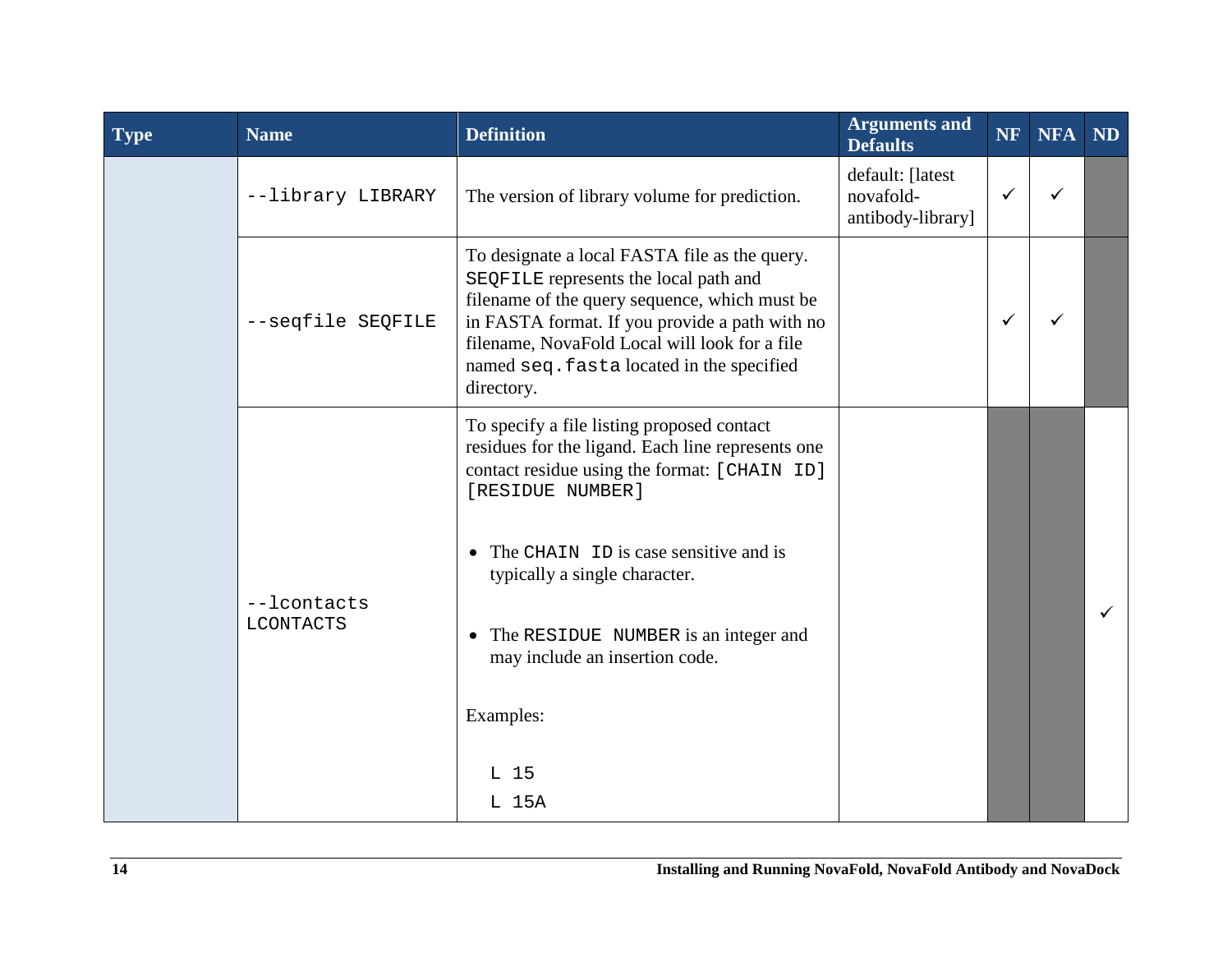| Type | <b>Name</b>                     | <b>Definition</b>                                                                                                                                                                                                                                                                                                                                                                                                                                                               | <b>Arguments and</b><br><b>Defaults</b> | <b>NF</b> | <b>NFA</b> | <b>ND</b> |
|------|---------------------------------|---------------------------------------------------------------------------------------------------------------------------------------------------------------------------------------------------------------------------------------------------------------------------------------------------------------------------------------------------------------------------------------------------------------------------------------------------------------------------------|-----------------------------------------|-----------|------------|-----------|
|      | --rcontacts<br><b>RCONTACTS</b> | To specify a file listing proposed contact<br>residues for the receptor. Using this argument<br>causes NovaDock to focus docking around the<br>specified contacts, reducing computation time.<br>Each line represents one contact residue using<br>the format: [CHAIN ID] [RESIDUE<br>NUMBER]<br>The CHAIN ID is case sensitive and is<br>typically a single character.<br>The RESIDUE NUMBER is an integer and<br>may include an insertion code.<br>Examples:<br>R 15<br>R 15A |                                         |           |            |           |
|      | --lmodes LMODES                 | Number of normal modes of motion to explore<br>for the ligand. We suggest using the default to<br>model large, concerted conformational changes<br>and using a higher number (e.g. 20) to model<br>more localized fluctuations, such as within<br>antibody interfaces.                                                                                                                                                                                                          | default: 5                              |           |            |           |
|      | --rmodes RMODES                 | Number of normal modes of motion to explore<br>for the receptor. We suggest using the default to<br>model large, concerted conformational changes<br>and using a higher number (e.g. 20) to model<br>more localized fluctuations, such as within<br>antibody interfaces.                                                                                                                                                                                                        | default: 5                              |           |            |           |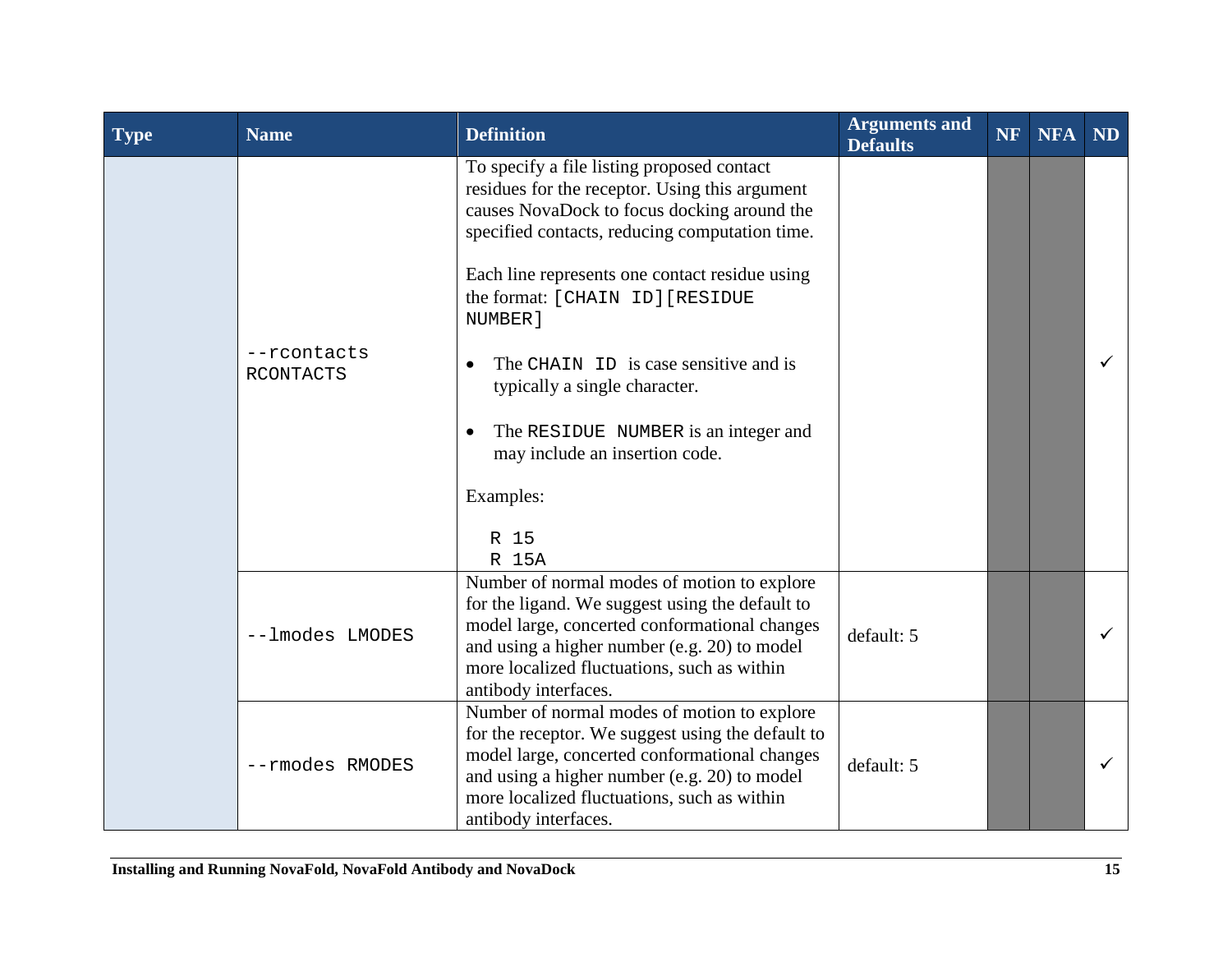| <b>Type</b>                      | <b>Name</b>               | <b>Definition</b>                                                                                                                                                                                                                                                                                                                                                                                                                                                                                                                              | <b>Arguments and</b><br><b>Defaults</b>        | <b>NF</b>    | <b>NFA</b>   | <b>ND</b>    |
|----------------------------------|---------------------------|------------------------------------------------------------------------------------------------------------------------------------------------------------------------------------------------------------------------------------------------------------------------------------------------------------------------------------------------------------------------------------------------------------------------------------------------------------------------------------------------------------------------------------------------|------------------------------------------------|--------------|--------------|--------------|
|                                  | --ncopies NCOPIES         | Number of copies of each swarm point to run.                                                                                                                                                                                                                                                                                                                                                                                                                                                                                                   | range: [1,50]<br>default: 4                    |              |              | $\checkmark$ |
| <b>Supplemental</b><br>arguments | --verbose -v              | To enable verbose output.                                                                                                                                                                                                                                                                                                                                                                                                                                                                                                                      |                                                | $\checkmark$ | $\checkmark$ | $\checkmark$ |
|                                  | --welcome                 | To show a welcome message.                                                                                                                                                                                                                                                                                                                                                                                                                                                                                                                     |                                                | $\checkmark$ | $\checkmark$ | $\checkmark$ |
|                                  | --EC value                | To predict enzyme active sites.                                                                                                                                                                                                                                                                                                                                                                                                                                                                                                                | allowed: [true,<br>false]<br>default: false    | $\checkmark$ |              |              |
|                                  | --enhancedSearch<br>value | To perform DNASTAR's experimental method<br>for enhancing the structural diversity of the<br>normal template set. For templates selected by<br>protein threading, a proprietary process samples<br>alternate structural conformations and replaces a<br>subset of the templates with lower energy<br>conformations.<br>Note: This option typically adds 30-60 minutes<br>to the prediction time but, in some cases,<br>improves the accuracy of the prediction. We<br>recommend running the prediction with and<br>without this search option. | allowed: [true,<br>false]<br>default: false    | $\checkmark$ |              |              |
|                                  | --GO value                | To predict protein function GO terms.                                                                                                                                                                                                                                                                                                                                                                                                                                                                                                          | allowed: [true,<br>false]<br>default: false    | $\checkmark$ |              |              |
|                                  | --homoflag value          | To use all templates or exclude homologs for<br>benchmarking.                                                                                                                                                                                                                                                                                                                                                                                                                                                                                  | allowed: [real,<br>benchmark]<br>default: real | $\checkmark$ |              |              |
|                                  | --hours value             | To set a maximum simulation runtime.                                                                                                                                                                                                                                                                                                                                                                                                                                                                                                           | range: [1,200]<br>default: 50                  | $\checkmark$ |              |              |
|                                  | --idcut value             | To set a sequence identity cutoff for<br>benchmarking.                                                                                                                                                                                                                                                                                                                                                                                                                                                                                         | range: $[0,1]$<br>default: 0.3                 | $\checkmark$ |              |              |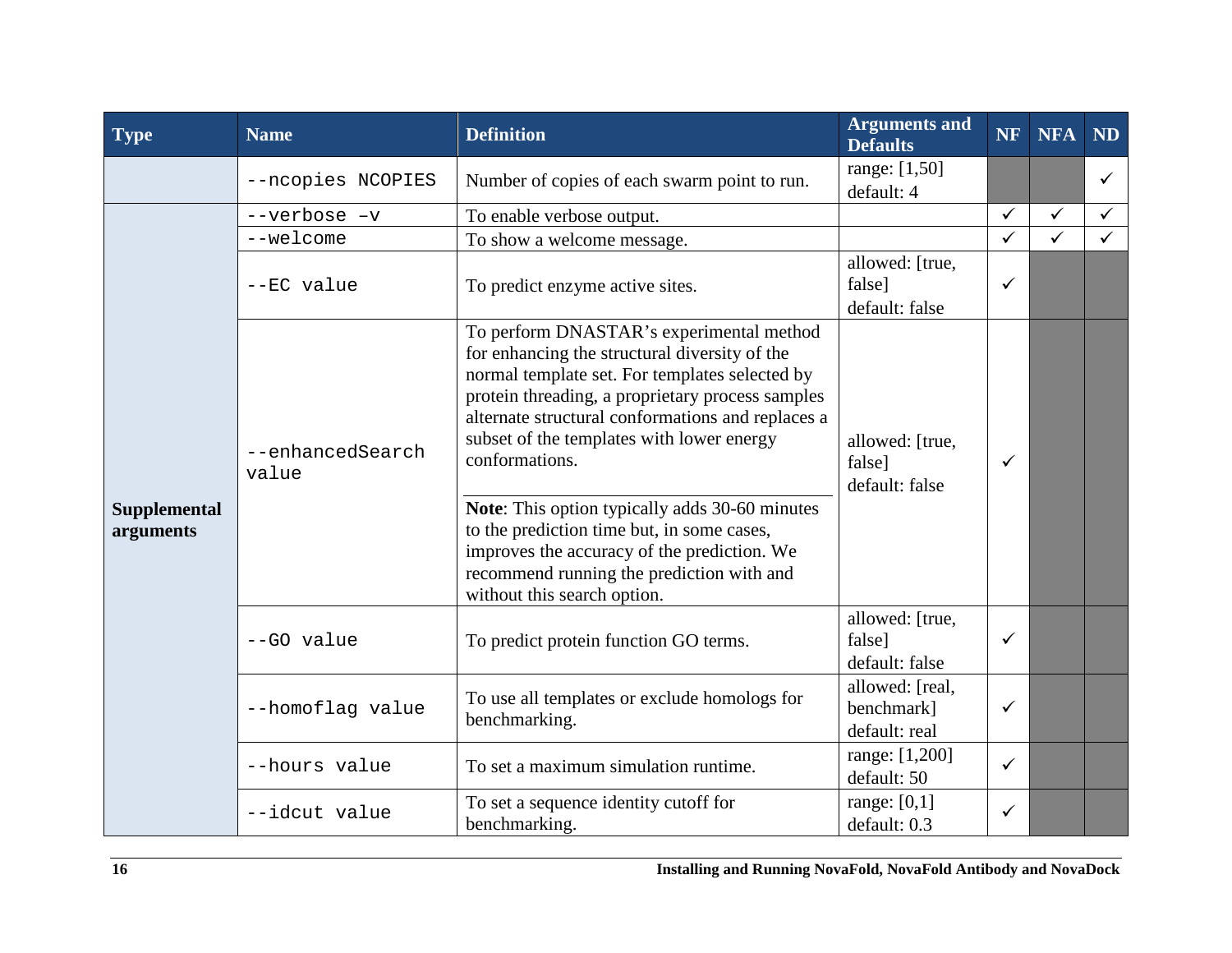| <b>Type</b> | <b>Name</b>        | <b>Definition</b>                                                                                                                                                                                                                                                                                                                                                                                                                                                                                                                                                                                                                                                                                  | <b>Arguments and</b><br><b>Defaults</b>                                                         | <b>NF</b>    | <b>NFA</b> | <b>ND</b> |
|-------------|--------------------|----------------------------------------------------------------------------------------------------------------------------------------------------------------------------------------------------------------------------------------------------------------------------------------------------------------------------------------------------------------------------------------------------------------------------------------------------------------------------------------------------------------------------------------------------------------------------------------------------------------------------------------------------------------------------------------------------|-------------------------------------------------------------------------------------------------|--------------|------------|-----------|
|             | --LBS value        | To predict ligand binding sites.                                                                                                                                                                                                                                                                                                                                                                                                                                                                                                                                                                                                                                                                   | allowed: [true,<br>false]<br>default: false                                                     | $\checkmark$ |            |           |
|             | --light value      | To enable fast mode (override 'hours' option to<br>$5$ ).                                                                                                                                                                                                                                                                                                                                                                                                                                                                                                                                                                                                                                          | allowed: [true,<br>false]<br>default: false                                                     | $\checkmark$ |            |           |
|             | --nmodel value     | To specify the maximum number of models to<br>create.                                                                                                                                                                                                                                                                                                                                                                                                                                                                                                                                                                                                                                              | range: [1,10]<br>default: 5                                                                     | $\checkmark$ |            |           |
|             | --ntemp value      | To specify the maximum number of templates to<br>be used from each threader.                                                                                                                                                                                                                                                                                                                                                                                                                                                                                                                                                                                                                       | range: [1,50]<br>default: 20                                                                    | $\checkmark$ |            |           |
|             | --restraint1 value | To provide a text file containing a collection of<br>distance and/or contact restraints $(e.g.,\text{ active})$<br>sites, zinc fingers, disulfide bonds):<br>Pairwise distances between two atoms ("i"<br>and " $j$ ")<br>Contact between two residues ("i" and "j")<br>٠<br>If both Distance and Contact are specified, they<br>are described in different rows in the same<br>restraint file. Value represents the path and<br>filename of the text file containing the distance<br>and/or contact information. A file located<br>outside of the datadir data directory will be<br>copied into the datadir.<br><b>IMPORTANT:</b> The text file may <b>not</b> contain<br>any lower-case letters. | See the example<br>below this table<br>for a description<br>of the text file<br>and an example. | $\checkmark$ |            |           |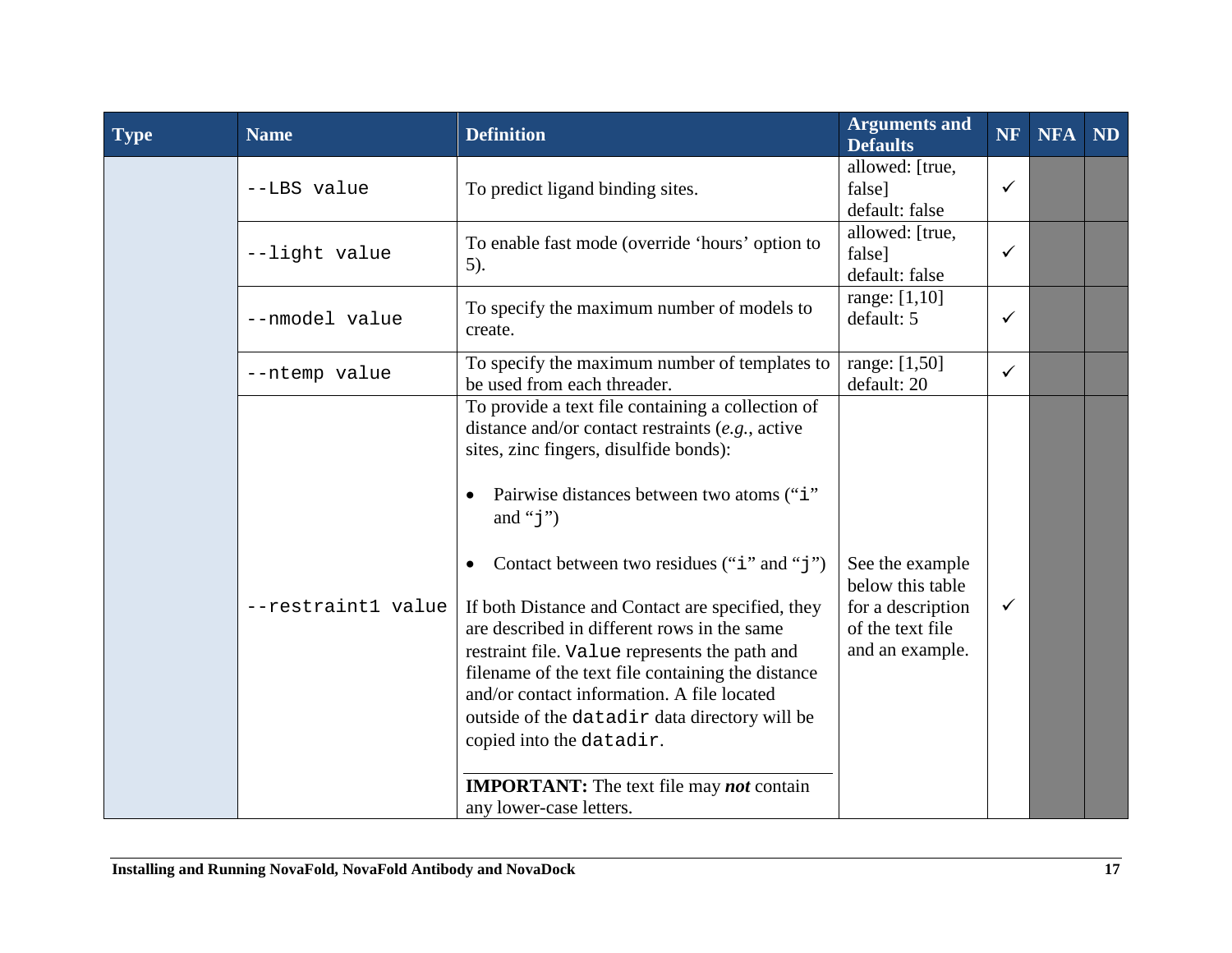| Type | <b>Name</b>        | <b>Definition</b>                                                                                                                                                                                                                                                                                                                | <b>Arguments and</b><br><b>Defaults</b>                                                         | NF           | <b>NFA</b> | <b>ND</b> |
|------|--------------------|----------------------------------------------------------------------------------------------------------------------------------------------------------------------------------------------------------------------------------------------------------------------------------------------------------------------------------|-------------------------------------------------------------------------------------------------|--------------|------------|-----------|
|      | --restraint2 value | To provide a text file containing a user-defined<br>template structure and the alignment between<br>that template and the query sequence. Value<br>represents the path and filename of a text file<br>containing the information below:<br>The pairwise <b>FASTA-formatted</b> sequence<br>alignment between query and template. |                                                                                                 |              |            |           |
|      |                    | The standard PDB format 3D structural<br>coordinates of a single protein chain of the<br>desired template.                                                                                                                                                                                                                       | See the example<br>below this table<br>for a description<br>of the text file<br>and an example. |              |            |           |
|      |                    | A file located outside of the datadir data<br>directory will be copied into the datadir. The<br>alignment file may only include one template<br>sequence.                                                                                                                                                                        |                                                                                                 | $\checkmark$ |            |           |
|      |                    | When using $-$ restraint2, note that:                                                                                                                                                                                                                                                                                            |                                                                                                 |              |            |           |
|      |                    | The length of the aligned template residues<br>must be $\geq$ 25% of the length of the query<br>sequence.                                                                                                                                                                                                                        |                                                                                                 |              |            |           |
|      |                    | In the coordinate section, the ATOM record<br>indices need to be numbered sequentially,<br>beginning at 1.                                                                                                                                                                                                                       |                                                                                                 |              |            |           |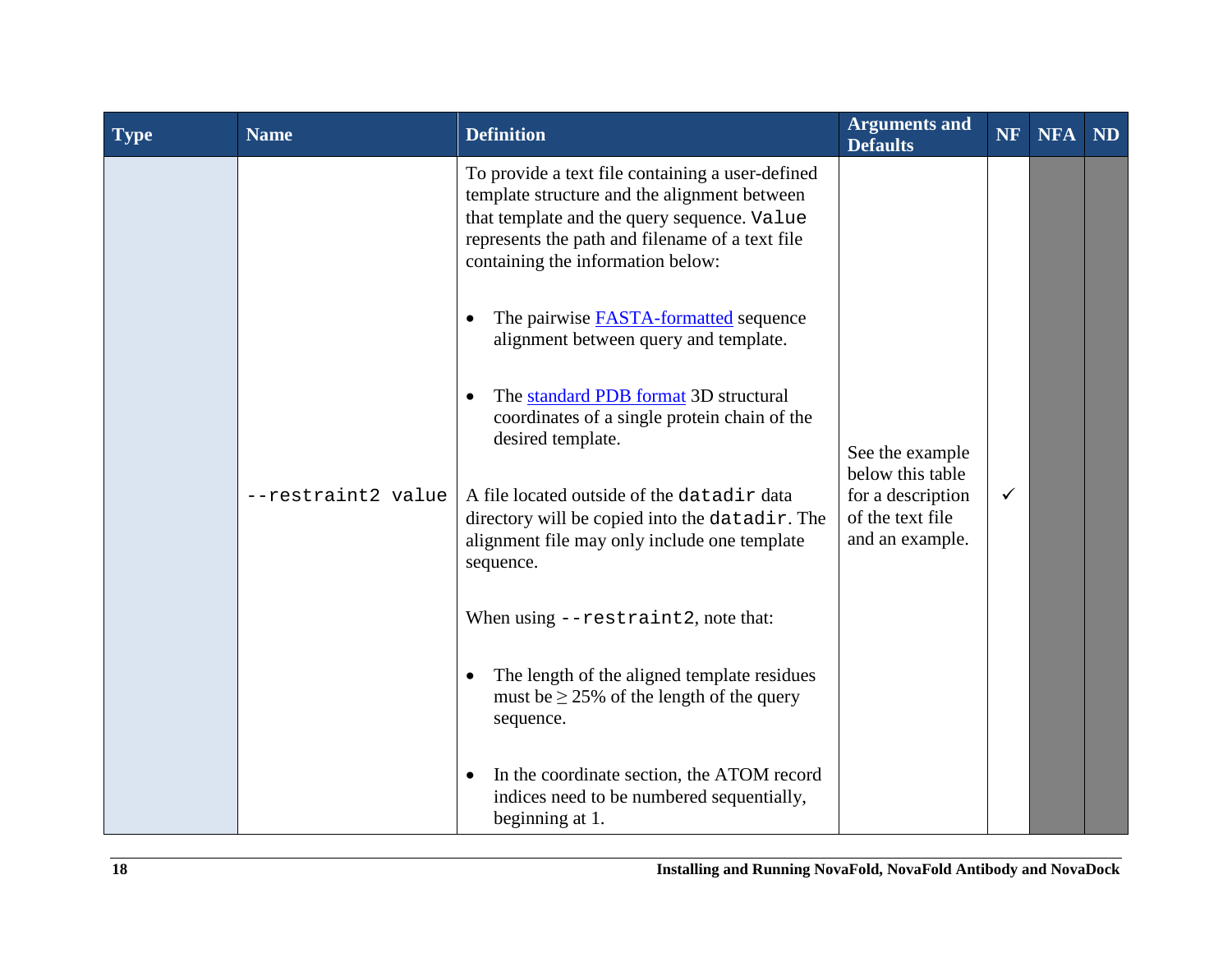| <b>Type</b> | <b>Name</b>        | <b>Definition</b>                                                                                                                                                                                                                                                                                                                                                                                                                                                                                                                                                                                                | <b>Arguments and</b><br><b>Defaults</b> | <b>NF</b>    | <b>NFA</b> | <b>ND</b> |
|-------------|--------------------|------------------------------------------------------------------------------------------------------------------------------------------------------------------------------------------------------------------------------------------------------------------------------------------------------------------------------------------------------------------------------------------------------------------------------------------------------------------------------------------------------------------------------------------------------------------------------------------------------------------|-----------------------------------------|--------------|------------|-----------|
|             | --restraint3 value | To nominate a specific single-chained PDB<br>structure as a template in the modeling<br>prediction, along with other templates selected<br>by NovaFold. Value represents the PDB and<br>chain desired for the user template in the format<br>[PDB ID]: [CHAIN ID].<br>The CHAIN ID is case sensitive.<br>An underscore $($ $)$ may be used to<br>designate the first listed chain in the PDB.<br>Downloading the designated file from the<br>Protein Data Bank requires Internet<br>connectivity.<br>Example:<br>7tim:A.<br>Since 'A' is the first chain, $7\times1$ would<br>work as an alternative expression. |                                         | ✓            |            |           |
|             | NovaFold:          | To nominate a local 3D structure (in PDB<br>format) as a template in the modeling prediction,                                                                                                                                                                                                                                                                                                                                                                                                                                                                                                                    |                                         |              |            |           |
|             | --restraint4 value | along with other templates selected by<br>NovaFold or NovaFold Antibody. Value and                                                                                                                                                                                                                                                                                                                                                                                                                                                                                                                               |                                         | $\checkmark$ |            |           |
|             | NovaFold Antibody: | ADD represents the path and filename of a<br>standard PDB format text file. NovaFold                                                                                                                                                                                                                                                                                                                                                                                                                                                                                                                             |                                         |              |            |           |
|             | --add ADD          | requires a single protein chain; NovaFold<br>Antibody can accept multiple chains.                                                                                                                                                                                                                                                                                                                                                                                                                                                                                                                                |                                         |              |            |           |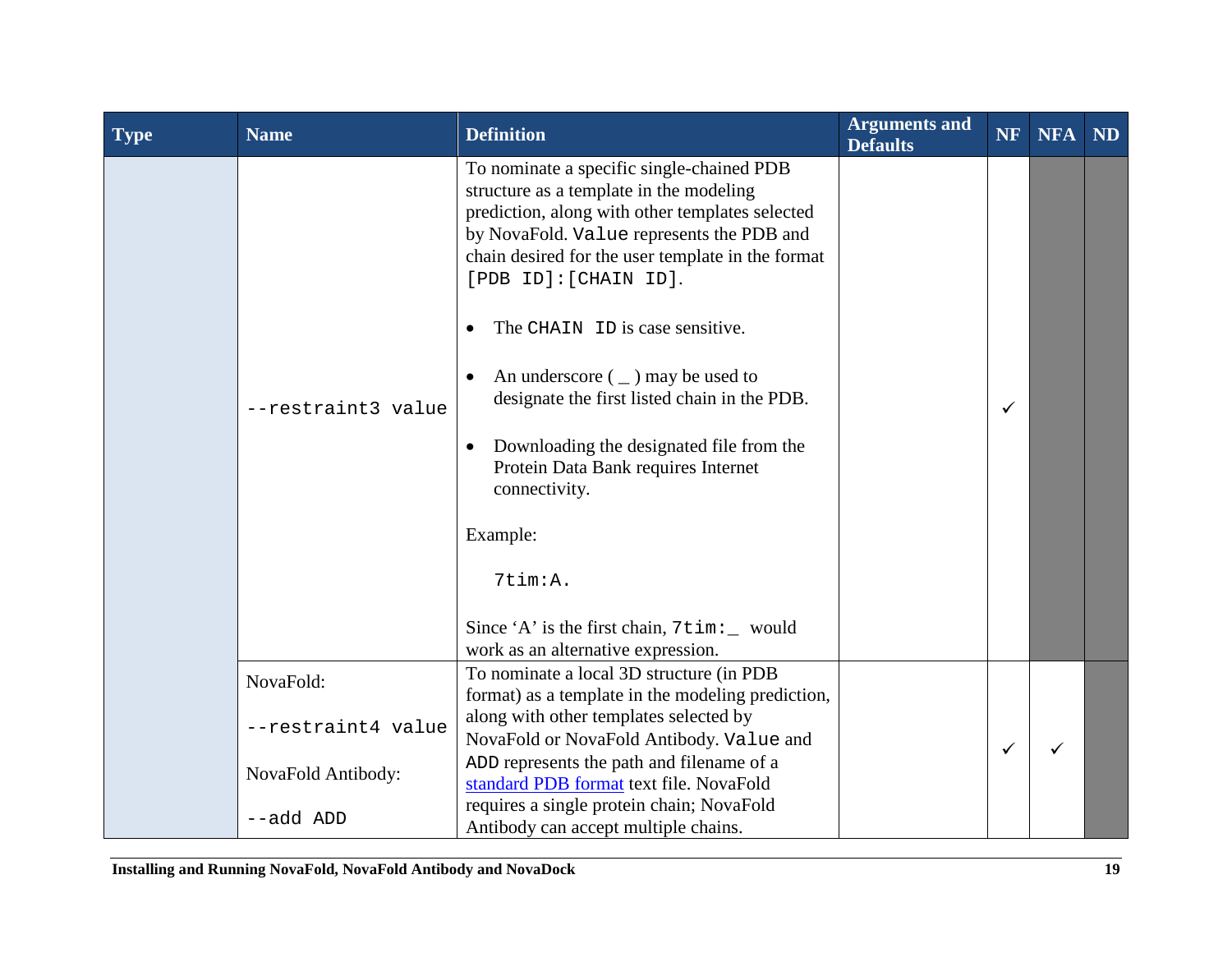| Type | <b>Name</b>                                                               | <b>Definition</b>                                                                                                                                                                                                                                                                                                                                                                                                                                                                                                                                                                                                                                                                                                                                                                                                                                                                                                                                                                                                                                                                                     | <b>Arguments and</b><br><b>Defaults</b>      | <b>NF</b> | <b>NFA</b> | <b>ND</b> |
|------|---------------------------------------------------------------------------|-------------------------------------------------------------------------------------------------------------------------------------------------------------------------------------------------------------------------------------------------------------------------------------------------------------------------------------------------------------------------------------------------------------------------------------------------------------------------------------------------------------------------------------------------------------------------------------------------------------------------------------------------------------------------------------------------------------------------------------------------------------------------------------------------------------------------------------------------------------------------------------------------------------------------------------------------------------------------------------------------------------------------------------------------------------------------------------------------------|----------------------------------------------|-----------|------------|-----------|
|      | NovaFold:<br>--temp_excl value<br>NovaFold Antibody:<br>--exclude EXCLUDE | To exclude certain templates from the library<br>(i.e., to prevent these templates from being<br>considered) during structure prediction, where<br>value and EXCLUDE represents the name of<br>the file containing the list of structures to<br>exclude.<br>In both NovaFold and NovaFold Antibody,<br>templates can be excluded solely by name. In<br>addition, NovaFold lets you specify a sequence<br>identity cutoff value, such that all templates<br>with an identity at that threshold or higher are<br>excluded. By default, if no sequence identity<br>cutoff is specified, a value of 100% is used.<br>The tab delimited file listing templates to<br>exclude must have the following format: [PDB<br>ID][CHAIN ID].<br>Example:<br>$1$ wor: $A$<br>A percent sequence identity can be specified at<br>the end, if desired. For example, 1wor: A 70<br>would specify a 70% sequence identity cutoff. If<br>no number is specified, the percent sequence<br>identity is assumed to be 100%.<br>An asterisk $(*)$ may be used to designate any<br>chain in the PDB file. For example, 1wor: * | default sequence<br>identity cutoff:<br>100% | ✓         | ✓          |           |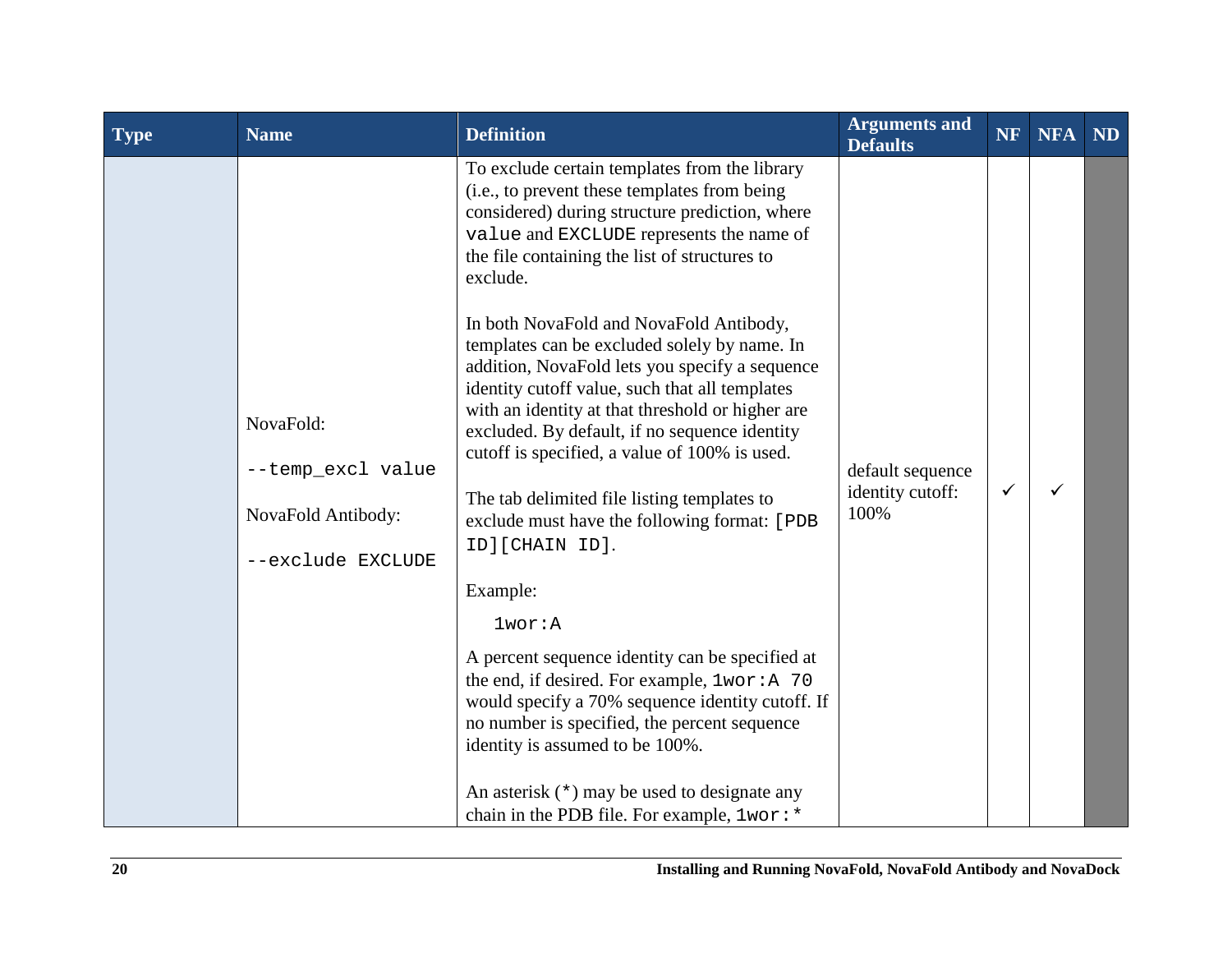| Type | <b>Name</b>                          | <b>Definition</b>                                                                                                                                                                                                                                                                                                                                                                                                                                                                                     | <b>Arguments and</b><br><b>Defaults</b> | <b>NF</b> | <b>NFA</b> | <b>ND</b> |
|------|--------------------------------------|-------------------------------------------------------------------------------------------------------------------------------------------------------------------------------------------------------------------------------------------------------------------------------------------------------------------------------------------------------------------------------------------------------------------------------------------------------------------------------------------------------|-----------------------------------------|-----------|------------|-----------|
|      | --include INCLUDE                    | To define one or more chains from a PDB<br>structure as the template(s) to use in the<br>modeling prediction. INCLUDE represents a file<br>listing the only templates to use. Each line<br>represents one template using the format [PDB<br>ID][CHAIN ID][HEAVY/LIGHT]<br>The PDB ID is four characters, and starts<br>with a number, followed by three letters or<br>numbers.<br>The CHAIN ID is case sensitive and is<br>typically a single character.<br>Examples:<br>1IGT:A Heavy<br>1IGT:A Light |                                         |           | ✓          |           |
|      | --models MODELS                      | The H3 loop is the generally the hardest region<br>of the antibody structure to predict. NovaFold<br>Antibody offers a template-based approach that<br>uses a machine learning model to choose the<br>best templates for the H3 loop. The --models<br>option lets you specify how many results models<br>to output, each using a unique H3 loop template.                                                                                                                                             | range: $[1-10]$<br>default: 1           |           | ✓          |           |
|      | --max-abinitio-h3<br>MAX_ABINITIO_H3 | To specify a cutoff for switching from <i>ab initio</i><br>"Distance Guided" prediction of the H3 loop to<br>a template-based prediction. Example: The<br>default setting of '3' means loops of length 3 or<br>shorter would use the <i>ab initio</i> methodology,<br>while loops longer than 3 residues would be<br>built with the template-based approach.                                                                                                                                          | range [3-15]<br>default: 3              |           | ✓          |           |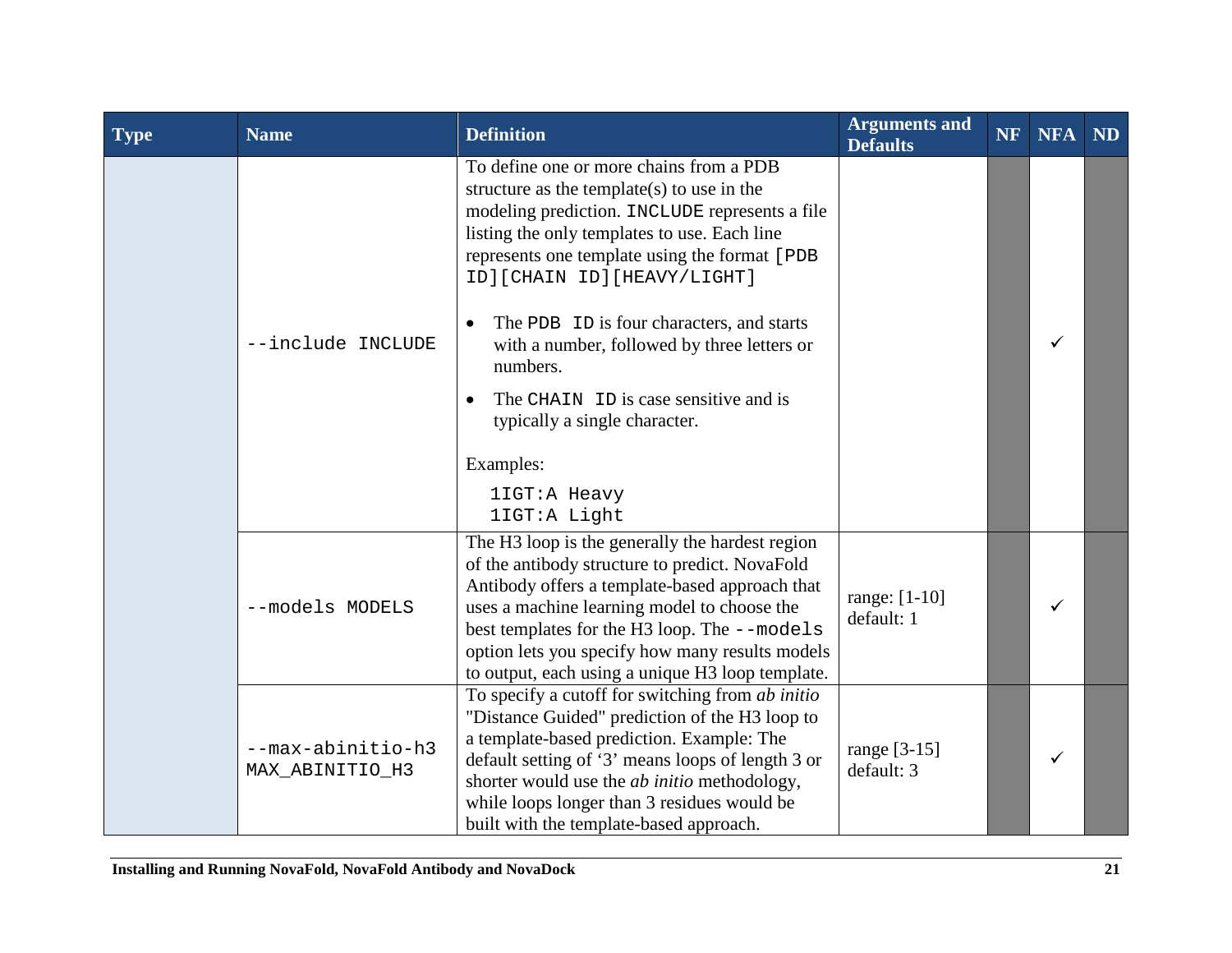| Type | <b>Name</b>        | <b>Definition</b>                                                                                                                                                                                                                                                                                                                                                                                                                                                                                                                                                                                                                                                                                                                                                              | <b>Arguments and</b><br><b>Defaults</b> | <b>NF</b> | <b>NFA</b> | ND |
|------|--------------------|--------------------------------------------------------------------------------------------------------------------------------------------------------------------------------------------------------------------------------------------------------------------------------------------------------------------------------------------------------------------------------------------------------------------------------------------------------------------------------------------------------------------------------------------------------------------------------------------------------------------------------------------------------------------------------------------------------------------------------------------------------------------------------|-----------------------------------------|-----------|------------|----|
|      | --min-coverage     | The default behavior of NovaFold Antibody (--<br>$min$ -coverage = 0.0) is to select a template<br>framework based on its statistical significance to<br>the query sequence; coverage criteria is not<br>considered. The threader picks the template with<br>the highest (log-likelihood score)/(background<br>log-likelihood) for matching a sequence. If a<br>single domain matches, only that domain will be<br>proposed as a model. The result is that the most<br>significant template may not always cover the<br>entire query.<br>To ensure the selected template exceeds a<br>particular fractional coverage, specify a higher<br>number for the --min-coverage. This<br>compels NovaFold Antibody to locate a<br>template with both variable and constant<br>domains. | range: $[0.0-1.0]$<br>default: 0.0      |           |            |    |
|      | --no-orient-refine | By default, NovaFold Antibody optimizes the<br>rigid-body orientation between the light and<br>heavy antibody chains to remove atomic clashes<br>if they were introduced during the modeling<br>process. To skip the optimization step, use the<br>argument--no-orient-refine.                                                                                                                                                                                                                                                                                                                                                                                                                                                                                                 |                                         |           |            |    |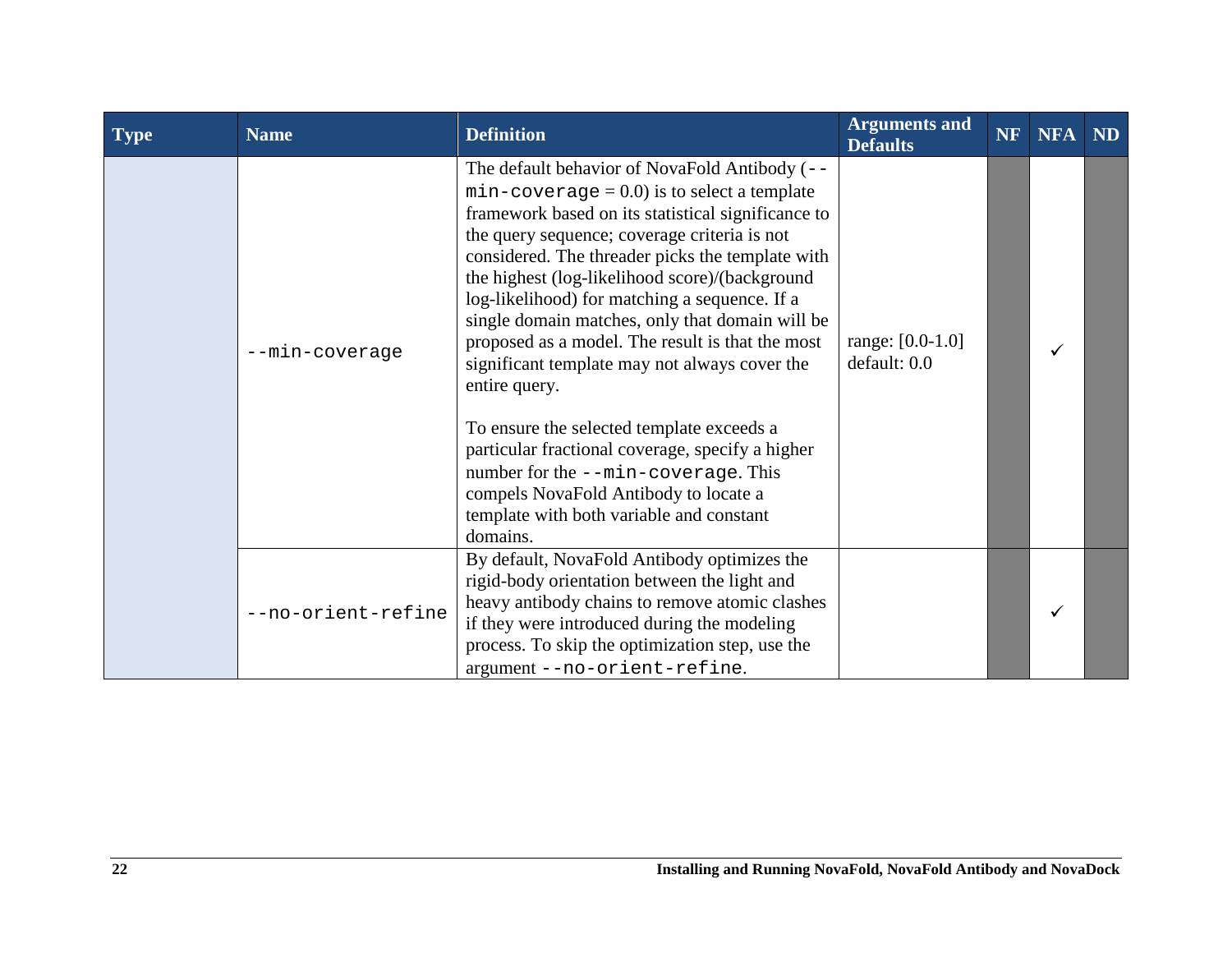Notes regarding the template-based restraint commands  $(-r$ estraint 2,  $$ restraint3/INCLUDE and --restraint4/ADD):

- Only one template-based restraint parameter can be used in the novafold command string.
- The add option can be used multiple times to introduce multiple templates to the modeling process with the novafold-antibody command. The include option can be used in combination with the add option.

During a folding prediction, the threader and user template alignments are each ranked. Therefore, user provided templates may not necessarily appear in the NovaFold Report's 'top ten' template list.

#### Example text file for --restraint1:

| DIST        | 12  | HG21 | 50  | HB1  | 8.1  |
|-------------|-----|------|-----|------|------|
| DIST        | 14  | ΗA   | 57  | 1HE  | 6.2  |
| <b>DIST</b> | 21  | HB2  | 43  | HD11 | 4.0  |
| DIST        | 124 | СĀ   | 84  | СA   | 17.4 |
| DIST        | 36  | UNK  | 120 | СA   | 17.4 |
| CONTACT     |     | 33   | 6   |      |      |
| CONTACT     |     | 60   | 29  |      |      |
| CONTACT     |     | 37   | 345 |      |      |
| CONTACT     |     | 109  | 42  |      |      |
|             |     |      |     |      |      |

#### Column requirements in the --restraint1 text file:

*Distance* rows contain the following columns from left to right:

"DIST" (without quotes) Res\_No.i Atom\_type\_i Res\_No\_j Atom\_type\_j Distance in Angstroms

*Contact* rows contain the following columns from left to right (see definitions below):

"CONTACT" (without quotes) Res\_No.i Res\_No.j

In both cases, UNK can be used in a row to represent an unknown atom.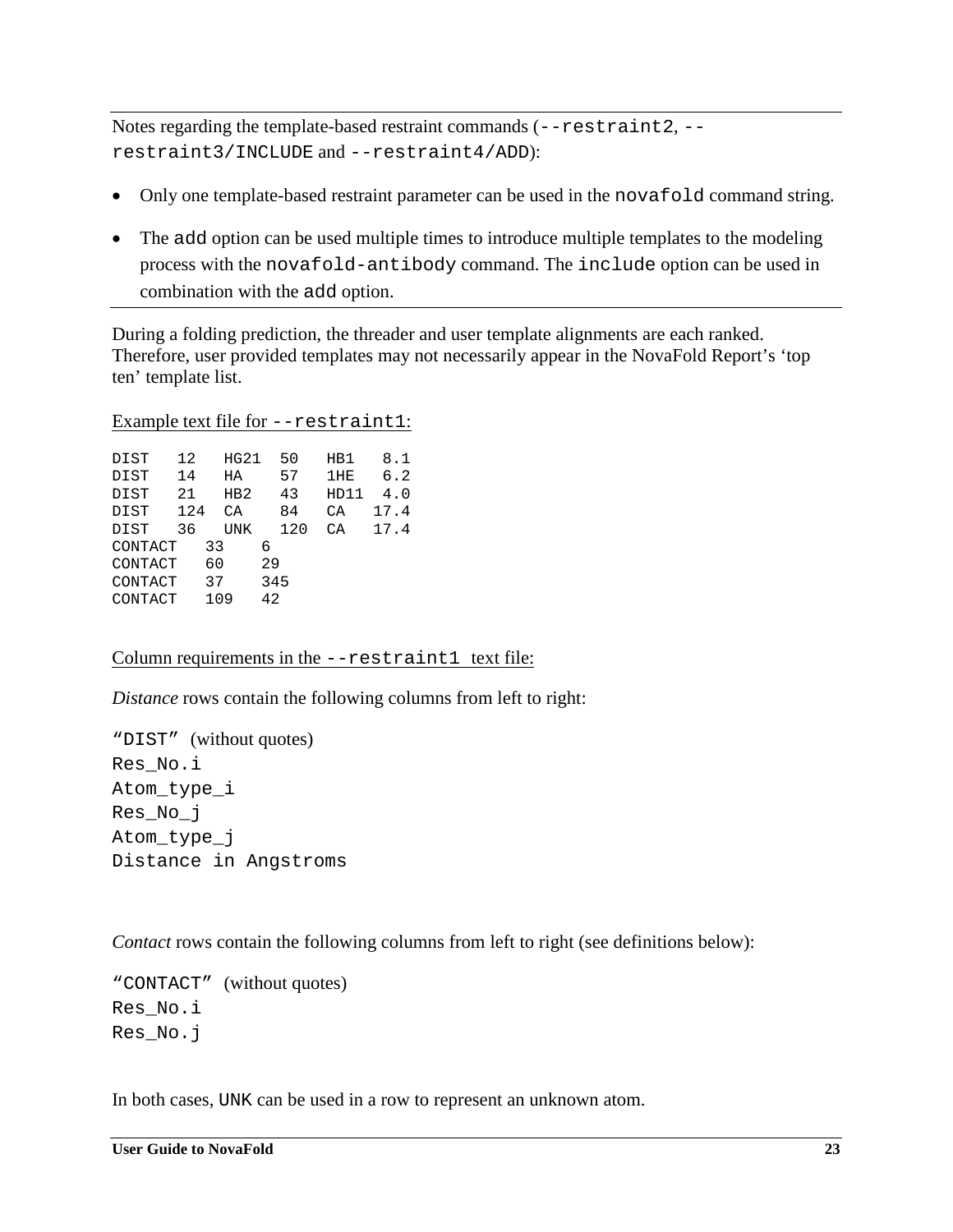#### Column definitions for a --restraint1 text file:

Given two residues that contact one another ('Residue i' and 'Residue j') or two atoms at a distance from one another ('Atom i' and 'Atom j'):

- Res\_No\_i Residue sequence number for Residue i.
- Atom\_type\_i Atom name for contacting atom of Residue i.
- Res\_No\_j Residue sequence number for Residue j.
- Atom\_type\_j Atom name for contacting atom of Residue j.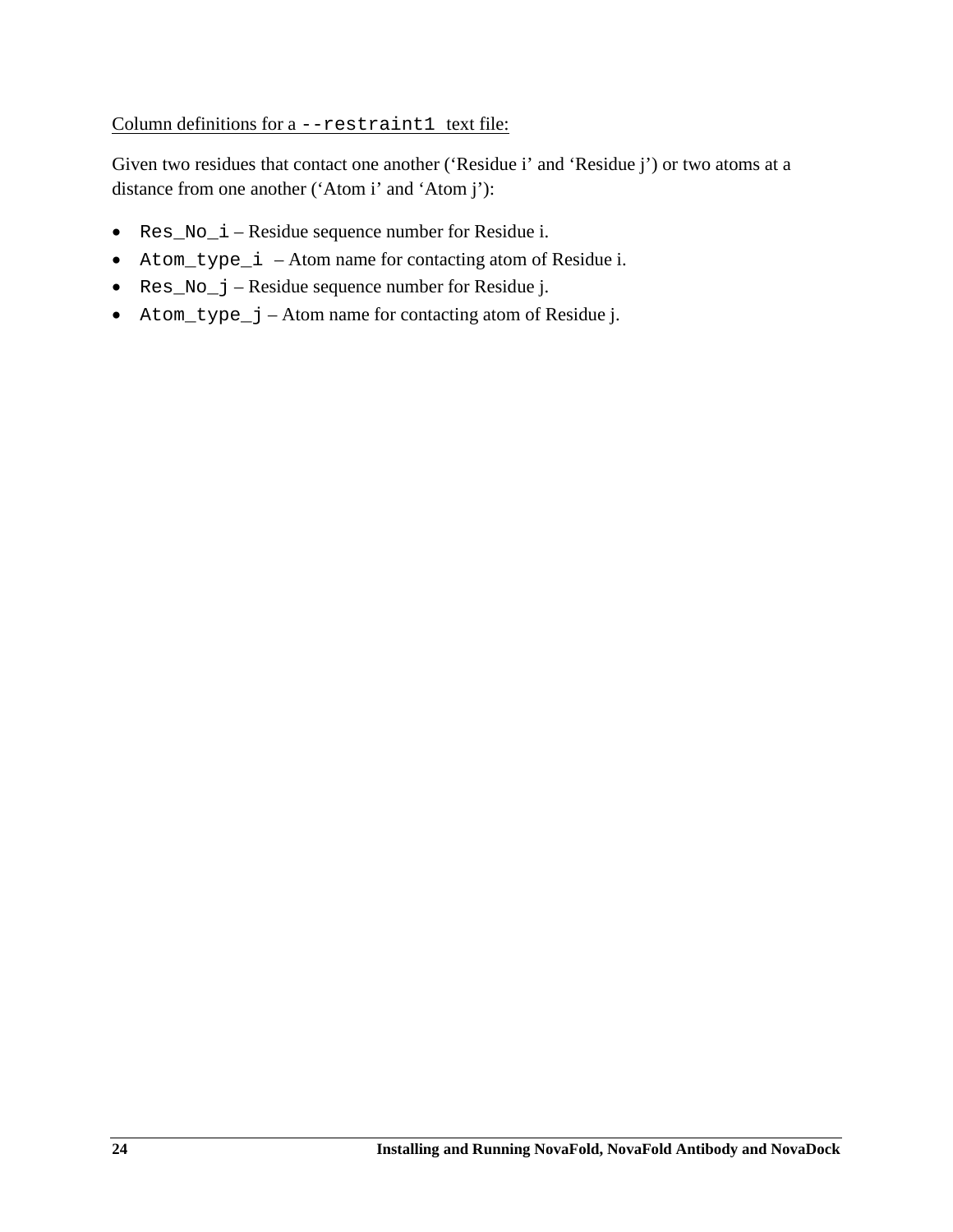#### Example text file for --restraint2:

The following is a -restraint2 file for mammoth myoglobin (query) against whale myoglobin (target structure). "ATOM" rows 6-1211 have been omitted for space. The format for ATOM records is described on [this PDB web page.](http://www.wwpdb.org/documentation/file-format-content/format33/sect9.html#ATOM)

>query

MGLSDGEWELVLKTWGKVEADIPGHGLEVFVRLFTGHPETLEKFDKFKHLKTEGEMKASE DLKKQGVTVLTALGGILKKKGHHQAEIQPLAQSHATKHKIPIKYLEFISDAIIHVLQSKH PAEFGAD--------------------------

>1MBN:A

-VLSEGEWQLVLHVWAKVEADVAGHGQDILIRLFKSHPETLEKFDRFKHLKTEAEMKASE DLKKHGVTVLTALGAILKKKGHHEAELKPLAQSHATKHKIPIKYLEFISEAIIHVLHSRH PGDFGADAQGAMNKALELFRKDIAAKYKELGYQG

| ATOM     |      | N       | VAL A         | 1 | $-2.900$ | 17.600 | 15.500   | 1.00 | 0.00 | N       |
|----------|------|---------|---------------|---|----------|--------|----------|------|------|---------|
| ATOM     | 2    | CA      | VAL A         | 1 | $-3.600$ | 16.400 | 15.300   | 1.00 | 0.00 | C       |
| ATOM     | 3    | C)      | VAL A         | 1 | $-3.000$ | 15.300 | 16.200   | 1.00 | 0.00 | C       |
| ATOM     | 4    | $\circ$ | VAL A         | 1 | $-3.700$ | 14.700 | 17.000   | 1.00 | 0.00 | $\circ$ |
| ATOM     | 5.   | CB      | VAL A         | 1 | $-3.500$ | 16.000 | 13.800   | 1.00 | 0.00 | C       |
| $\cdots$ |      |         |               |   |          |        |          |      |      |         |
| ATOM     | 1212 |         | NE2 GLN A 152 |   | $-1.600$ | 24.200 | $-1.500$ | 1.00 | 0.00 | N       |
| ATOM     | 1213 | N       | GLY A 153     |   | 1.500    | 24.700 | $-6.400$ | 1.00 | 0.00 | N       |
| ATOM     | 1214 | CA      | GLY A 153     |   | 1,100    | 24,000 | $-7.600$ | 1.00 | 0.00 | C       |
| ATOM     | 1215 | C       | GLY A 153     |   | 0.300    | 22.700 | $-7.500$ | 1.00 | 0.00 | C       |
| ATOM     | 1216 | $\circ$ | GLY A 153     |   | $-0.900$ | 22.800 | $-7.100$ | 1.00 | 0.00 | $\circ$ |
| TER      | 1217 |         | GLY A 153     |   |          |        |          |      |      |         |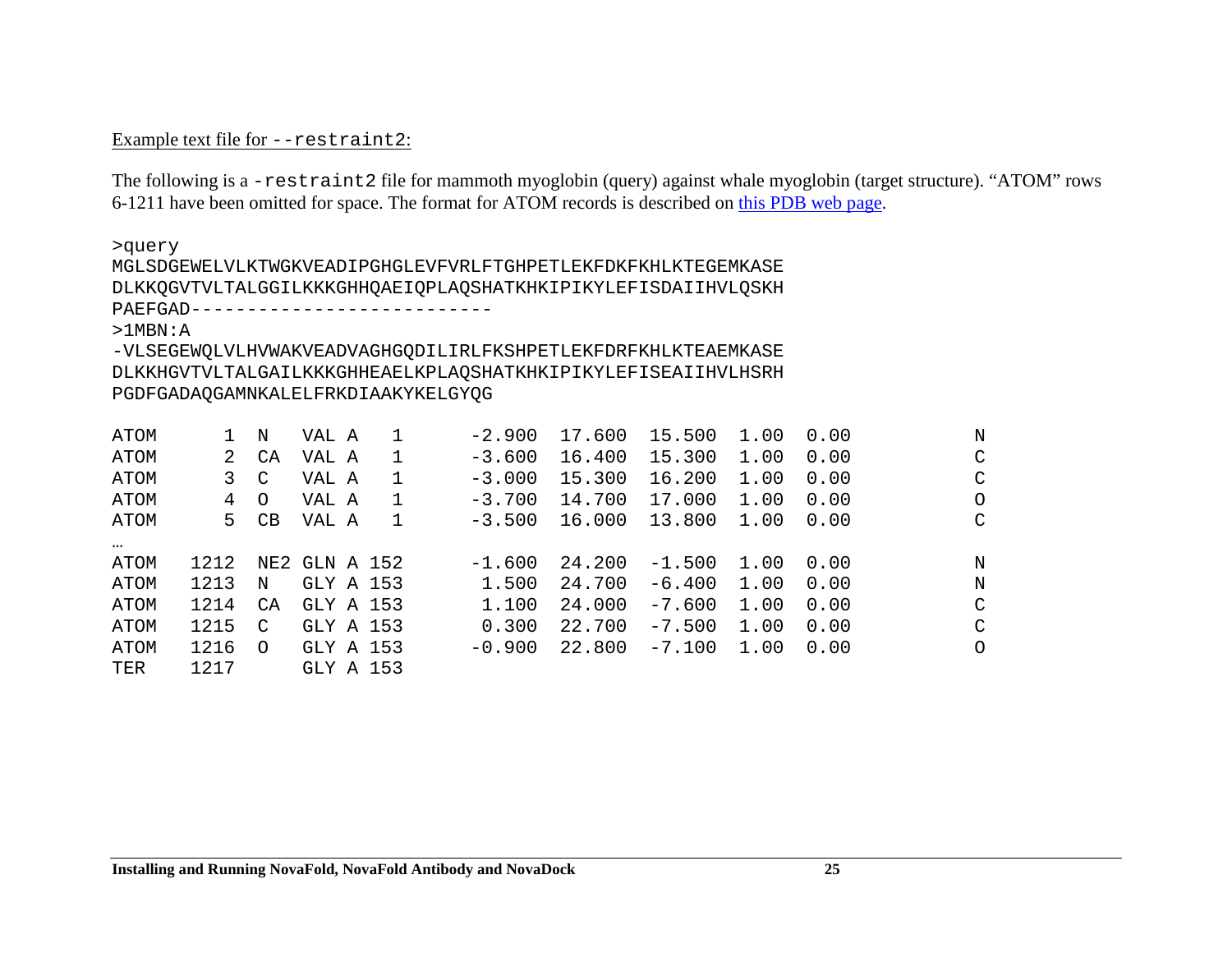## <span id="page-26-3"></span><span id="page-26-0"></span>**Troubleshooting**

### <span id="page-26-1"></span>**Stopping a Prediction**

Once you have [initiated a prediction,](#page-8-1) the process will normally stop running only after the prediction is finished. If you need to stop a prediction before it is complete:

- If you are in the terminal with the running process, press  $Ctrl + C$  to stop the prediction.
- If you are in a different terminal, instead enter the command:

docker stop seqname

… where seqname is the same one used when the run was initiated.

Once you terminate a prediction, you may [run a new prediction,](#page-8-1) if desired.

### <span id="page-26-2"></span>**Uninstalling the Software**

You can remove a Nova application using the following command.

- # /opt/dnastar/<product name>/uninstall
- \$ sudo/opt/dnastar/<product name>/uninstall

Note that removal requires root access or elevated (sudo) privileges. If there are multiple components installed in the '/opt/dnastar' directory, you will need to repeat this command for each component.